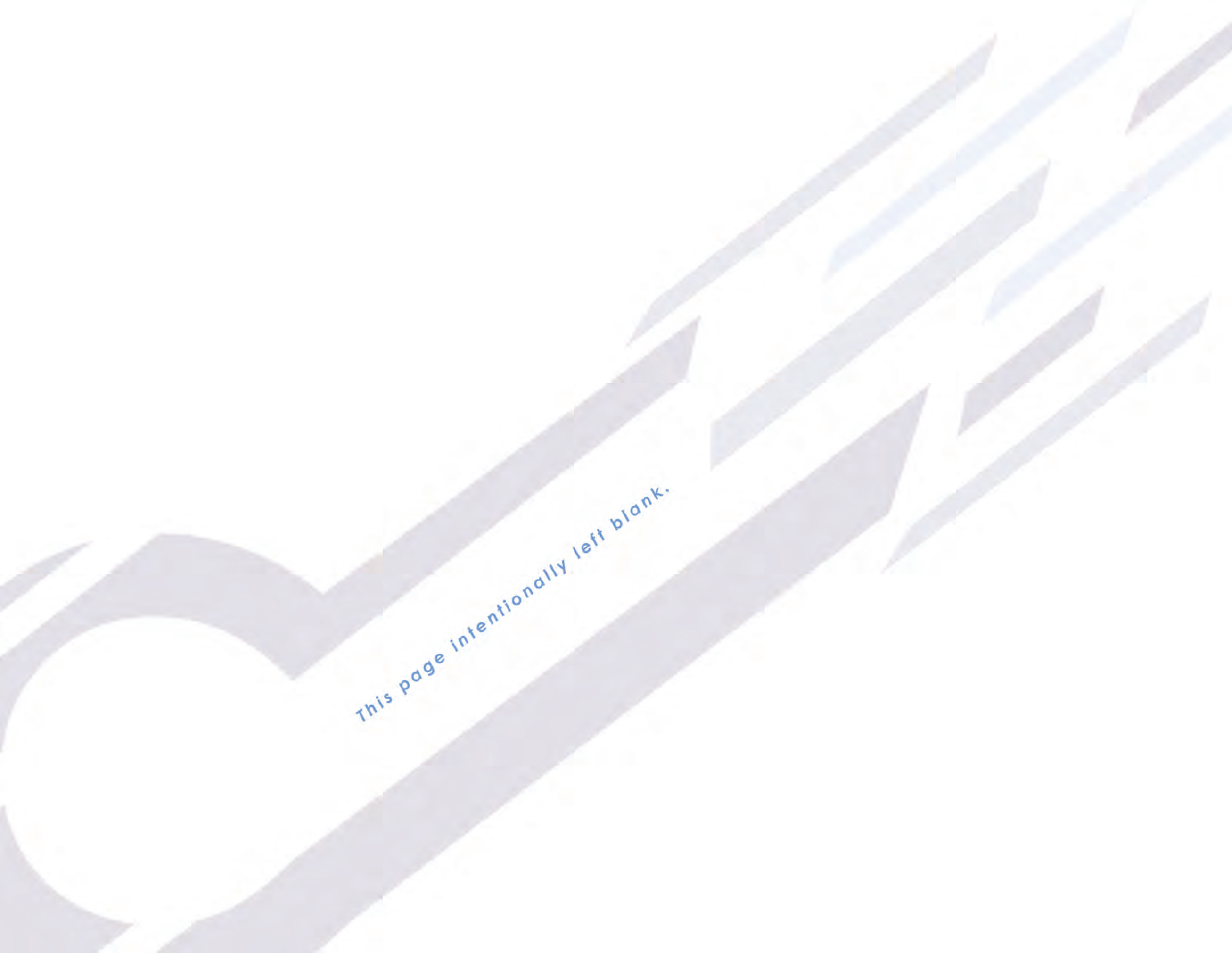

# Appendix D: Development Costs

# Opinion of Probable Costs

All cost estimates should be considered with the following notes and limitations in mind:

- This "Opinion of Probable Cost" (OPC) should not be considered a guaranteed maximum cost, but instead is a professional opinion of probable construction costs at the time of this study. Costs should be revisited every two years and updated accordingly. It should be anticipated that bids and actual costs will vary from this OPC.
- The "Cost Factor", as utilized, is a percentage of calculated costs, which is added to the subtotal. The Cost Factor helps compensate for unknown elements or conditions, variations in quantities used, and other unforeseen circumstances.
- A separate "Contingency Fund" should be developed above and beyond the total figure in the OPC. This fund will provide for modifications to the design, higher than anticipated costs, and other program alterations after construction initiation.
- Cost estimates do not include the following: land acquisition, retaining walls, fencing, rock and unsuitable soils excavation, permitting fees, mobilization, and taxes.

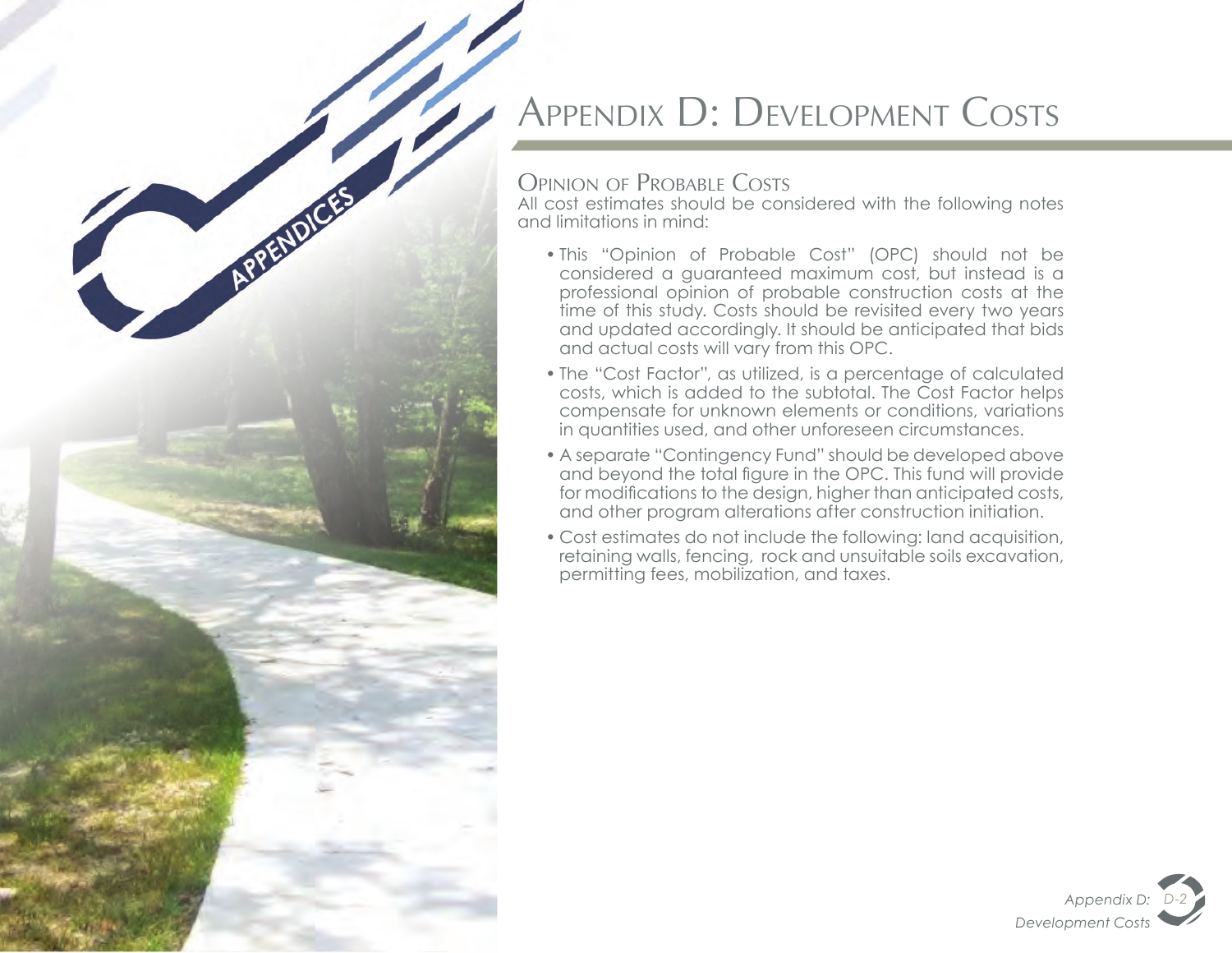**Apr-13**

## **PROJECT NAME - Atlanta Beltline / Silver Comet Connection**

SUMMARY OF PROBABLE COSTS

**SECTION 1 Project Summary**

| NO.                                                                          | <b>ITEM</b>                                                                                                                                                                                                                                                                                                                                                                | QTY.                                                                                                                           | <b>UNIT</b>                                                    | COST                                                                                                                                            | <b>EXTENSION</b>                                                                                                                                                      |
|------------------------------------------------------------------------------|----------------------------------------------------------------------------------------------------------------------------------------------------------------------------------------------------------------------------------------------------------------------------------------------------------------------------------------------------------------------------|--------------------------------------------------------------------------------------------------------------------------------|----------------------------------------------------------------|-------------------------------------------------------------------------------------------------------------------------------------------------|-----------------------------------------------------------------------------------------------------------------------------------------------------------------------|
|                                                                              |                                                                                                                                                                                                                                                                                                                                                                            |                                                                                                                                |                                                                |                                                                                                                                                 |                                                                                                                                                                       |
| A.<br>$\overline{1}$<br>$\overline{2}$<br>3<br>$\overline{4}$<br>5<br>6<br>B | EARTHWORK, DEMOLITION, CLEARING + EROSION CONTROL<br>Clearing + Grubbing (includes litter and vandalism removal)<br>Silt Fence (Each Side)<br>Fine Grading (0-5 cu ft/lf)<br><b>Construction Entrance</b><br><b>Bank Stabilization</b><br>Hydroseeding<br>Total Earthwork, Demolition, Clearing + Erosion Control<br><b>GENERAL CONSTRUCTION</b>                           | 34.745<br>69.490<br>34,745<br>14<br>2,000<br>34,745                                                                            | LF<br>LF<br>LF<br>EA<br>LF<br>LF                               | \$3.00<br>\$3.00<br>\$4.28<br>\$3,000.00<br>\$4.28<br>\$0.32                                                                                    | \$104,234.92<br>\$208,469.84<br>\$148,708.49<br>\$42,000.00<br>\$8,560.00<br>\$11,118.39<br>\$523,091.64                                                              |
| $\overline{7}$                                                               | 10' Concrete Multi-Use Trail (4" thick, 3,000 PSI conc., WWF, 4" gravel base)                                                                                                                                                                                                                                                                                              | 34,745                                                                                                                         | LF                                                             | \$55.00                                                                                                                                         | \$1,910,973.55                                                                                                                                                        |
| 8<br>9<br>10                                                                 | Curb and Gutter (Concrete, 6" x 30", TP 2)<br>*10' Asphalt Multi-Use Trail (1½ " thick bituminous surface, 4" gravel base)<br>*10' Crushed Stone Trail (3/4" crushed stone, compacted, 6" deep)<br>*Alternative trail surfaces not included in cost estimates                                                                                                              | 300<br>34,745<br>34,745                                                                                                        | LF<br>LF<br>LF                                                 | \$20.00<br>\$23.00<br>\$10.00                                                                                                                   | \$6,000.00<br>\$799,134.39<br>\$347,449.74                                                                                                                            |
|                                                                              | <b>Total General Construction</b>                                                                                                                                                                                                                                                                                                                                          |                                                                                                                                |                                                                |                                                                                                                                                 | \$3,063,557.68                                                                                                                                                        |
| C.                                                                           | <b>STRUCTURES AND SPECIAL FEATURES</b>                                                                                                                                                                                                                                                                                                                                     |                                                                                                                                |                                                                |                                                                                                                                                 |                                                                                                                                                                       |
| 13<br>14<br>15<br>16<br>17<br>18<br>19<br>20<br>21<br>22<br>23               | Lighting and Wiring of Overpasses and Underpasses<br>Rehabilitation of Existing Structures<br>Trailhead<br>Directional Signage<br>Interpretive Signage<br>Kiosks<br><b>Mile Markers</b><br><b>Tree Planting</b><br>Raised Planters/Bollards<br><b>Trash/Recycle Receptacles</b><br><b>Benches</b><br><b>Total Structures and Special Features</b>                          | $\mathbf 0$<br>$\mathbf 0$<br>$\overline{2}$<br>3<br>$\overline{7}$<br>3<br>$\overline{7}$<br>34<br>18<br>$\overline{7}$<br>14 | LS<br>EA<br>EA<br>EA<br>EA<br>EA<br>EA<br>EA<br>EA<br>EA<br>EA | \$22,000.00<br>\$500,000.00<br>\$500,000.00<br>\$250.00<br>\$1,800.00<br>\$2,500.00<br>\$325.00<br>\$500.00<br>\$500.00<br>\$350.00<br>\$750.00 | \$0.00<br>\$0.00<br>\$1,000,000.00<br>\$750.00<br>\$12,600.00<br>\$7,500.00<br>\$2,275.00<br>\$17,000.00<br>\$9,000.00<br>\$2,450.00<br>\$10,500.00<br>\$1,062,075.00 |
| D.                                                                           | <b>SAFETY TREATMENTS</b>                                                                                                                                                                                                                                                                                                                                                   |                                                                                                                                |                                                                |                                                                                                                                                 |                                                                                                                                                                       |
| 24<br>25<br>26<br>27<br>28<br>29<br>30<br>31                                 | Detectable Warning Mat<br>Signage (Traffic Control)<br><b>Bank Stabilization</b><br>Intersection Treatment (Unsignalized Crossing with curb ramp and crosswalk)<br>Intersection Treatment (Signalized Crossing - Countdown Signal Only)<br><b>Raised Crosswalk</b><br>Intersection Treatment (Signalized Crossing - HAWK)<br>Black wrought iron fencing along steep slopes | $6\overline{6}$<br>18<br>2,000<br>3                                                                                            | EA<br>EA<br>LF<br>EA<br>EA<br>EA<br>EA<br>LF                   | \$175.00<br>\$250.00<br>\$40.00<br>\$5,525.00<br>\$10,020.00<br>\$7,000.00<br>\$52,500.00<br>\$90.00                                            | \$1.050.00<br>\$4,500.00<br>\$80,000.00<br>\$16,575.00<br>\$0.00<br>\$0.00<br>\$0.00<br>\$0.00                                                                        |
|                                                                              | <b>Total Safety Treatments</b>                                                                                                                                                                                                                                                                                                                                             |                                                                                                                                |                                                                |                                                                                                                                                 | \$102,125.00                                                                                                                                                          |
| Е.<br>32                                                                     | <b>OTHER</b><br>Registered Land Survey                                                                                                                                                                                                                                                                                                                                     | 34,745                                                                                                                         | LF                                                             | \$2.00                                                                                                                                          | \$69,489.95                                                                                                                                                           |
|                                                                              | <b>Total Other</b>                                                                                                                                                                                                                                                                                                                                                         |                                                                                                                                |                                                                |                                                                                                                                                 | \$69,489.95                                                                                                                                                           |
|                                                                              | SUBTOTAL ALL AREAS<br><b>COST FACTOR</b><br>FEASIBILITY, DESIGN, ENGINEERING<br><b>GRAND TOTAL ALL AREAS</b>                                                                                                                                                                                                                                                               | 30%                                                                                                                            | 20% Contingency                                                |                                                                                                                                                 | \$4,820,339.27<br>\$964,067.85<br>\$1,446,101.78<br>\$7,230,508.91                                                                                                    |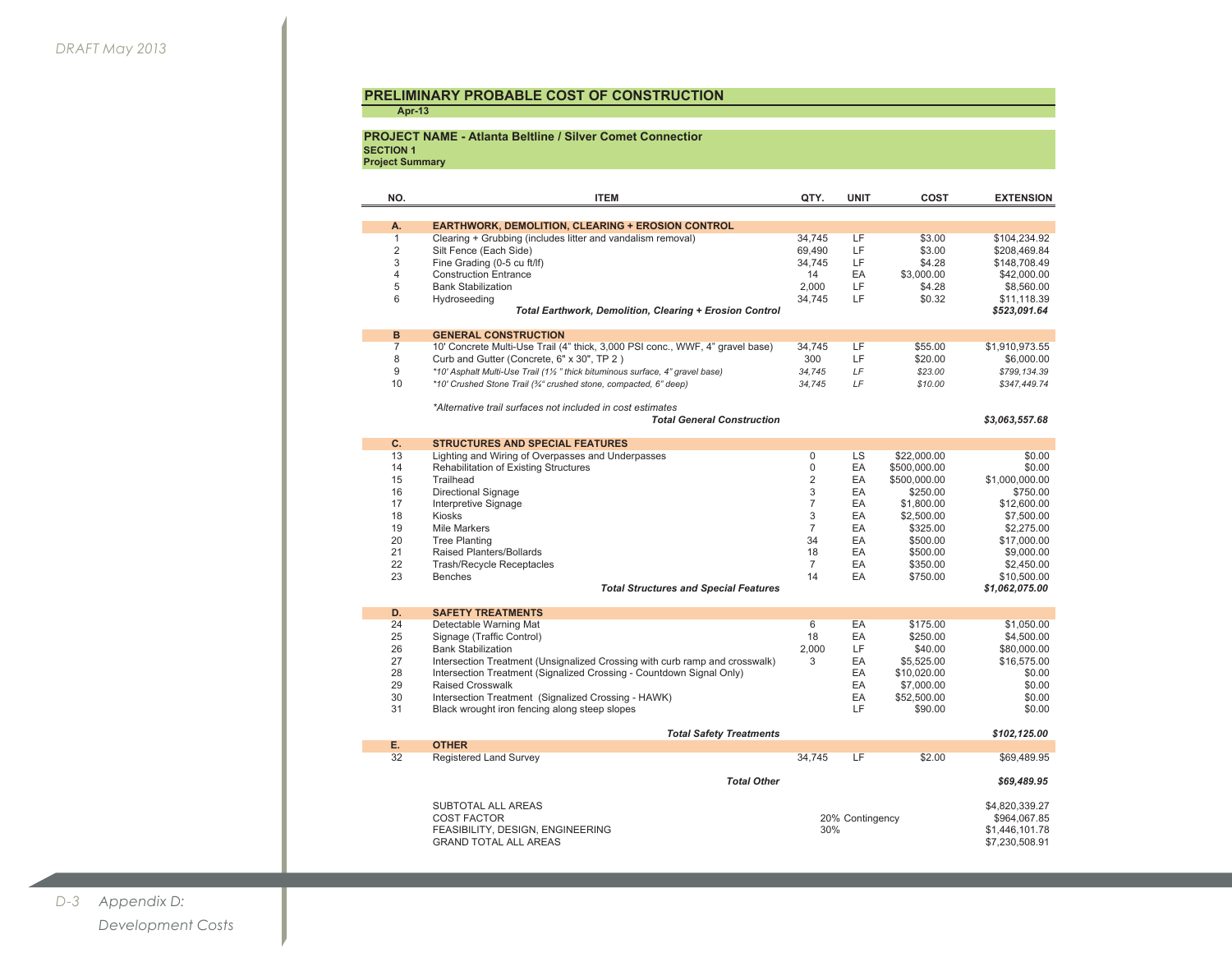SUMMARY OF PROBABLE COSTS

**Apr-13**

**PROJECT NAME - Mabelton Silver Comet Connection SECTION 2 Project Summary**

| NO.            | <b>ITEM</b>                                                                   | QTY.         | <b>UNIT</b>     | COST         | <b>EXTENSION</b> |
|----------------|-------------------------------------------------------------------------------|--------------|-----------------|--------------|------------------|
|                |                                                                               |              |                 |              |                  |
| А.             | <b>EARTHWORK, DEMOLITION, CLEARING + EROSION CONTROL</b>                      |              |                 |              |                  |
| $\mathbf{1}$   | Clearing + Grubbing (includes litter and vandalism removal)                   | 17,077       | LF              | \$3.00       | \$51,231.01      |
| $\overline{2}$ | Silt Fence (Each Side)                                                        | 34.154       | LF              | \$3.00       | \$102,462.02     |
| 3              | Fine Grading (0-5 cu ft/lf)                                                   | 17,077       | LF              | \$4.28       | \$73,089.58      |
| $\overline{4}$ | <b>Construction Entrance</b>                                                  | 6            | EA              | \$3,000.00   | \$18,000.00      |
| 5              | <b>Bank Stabilization</b>                                                     | 800          | LF              | \$4.28       | \$3,424.00       |
| 6              | Hydroseeding                                                                  | 17,077       | LF.             | \$0.32       | \$5,464.64       |
|                | <b>Total Earthwork, Demolition, Clearing + Erosion Control</b>                |              |                 |              | \$253,671.25     |
| B              | <b>GENERAL CONSTRUCTION</b>                                                   |              |                 |              |                  |
| $\overline{7}$ | 10' Concrete Multi-Use Trail (4" thick, 3,000 PSI conc., WWF, 4" gravel base) | 17,077       | LF              | \$55.00      | \$939,235.20     |
| 8              | Curb and Gutter (Concrete, 6" x 30", TP 2)                                    | 400          | LF              | \$20.00      | \$8,000.00       |
| 9              | *10' Asphalt Multi-Use Trail (1½ " thick bituminous surface, 4" gravel base)  | 17.077       | LF              | \$23.00      | \$392,771.08     |
| 10             | *10' Crushed Stone Trail (3/4" crushed stone, compacted, 6" deep)             | 17.077       | LF              | \$10.00      | \$170,770.04     |
|                | *Alternative trail surfaces not included in cost estimates                    |              |                 |              |                  |
|                | <b>Total General Construction</b>                                             |              |                 |              | \$1,510,776.32   |
| C.             | <b>STRUCTURES AND SPECIAL FEATURES</b>                                        |              |                 |              |                  |
| 13             | Lighting and Wiring of Overpasses and Underpasses                             |              | LS              | \$22,000.00  | \$0.00           |
| 14             | Rehabilitation of Existing Structures                                         |              | <b>LS</b>       | \$500,000.00 | \$0.00           |
| 15             | Trailhead                                                                     | $\mathbf{1}$ | EA              | \$500,000.00 | \$500,000.00     |
| 16             | <b>Directional Signage</b>                                                    | 3            | EA              | \$250.00     | \$750.00         |
| 17             | Interpretive Signage                                                          | 3            | EA              | \$1,800.00   | \$5,400.00       |
| 18             | Kiosks                                                                        | 3            | EA              | \$2,500.00   | \$7,500.00       |
| 19             | <b>Mile Markers</b>                                                           | 3            | EA              | \$325.00     | \$975.00         |
| 20             | <b>Tree Planting</b>                                                          | 16           | EA              | \$500.00     | \$8,000.00       |
| 21             | Raised Planters/Bollards                                                      | 24           | EA              | \$500.00     | \$12,000.00      |
| 22             | <b>Trash/Recycle Receptacles</b>                                              | 3            | EA              | \$350.00     | \$1,050.00       |
| 23             | <b>Benches</b>                                                                | 6            | EA              | \$750.00     | \$4,500.00       |
|                | <b>Total Structures and Special Features</b>                                  |              |                 |              | \$540,175.00     |
| D.             | <b>SAFETY TREATMENTS</b>                                                      |              |                 |              |                  |
| 24             | Detectable Warning Mat                                                        | 8            | EA              | \$175.00     | \$1,400.00       |
| 25             | Signage (Traffic Control)                                                     | 24           | EA              | \$250.00     | \$6,000.00       |
| 26             | <b>Bank Stabilization</b>                                                     | 800          | LF.             | \$40.00      | \$32,000.00      |
| 27             | Intersection Treatment (Unsignalized Crossing with curb ramp and crosswalk)   |              | EA              | \$5,525.00   | \$0.00           |
| 28             | Intersection Treatment (Signalized Crossing - Countdown Signal Only)          | 4            | EA              | \$10,020.00  | \$40,080.00      |
| 29             | <b>Raised Crosswalk</b>                                                       |              | EA              | \$7,000.00   | \$0.00           |
| 30             | Intersection Treatment (Signalized Crossing - HAWK)                           |              | EA              | \$52,500.00  | \$0.00           |
| 31             | Black wrought iron fencing along steep slopes                                 |              | LF.             | \$90.00      | \$0.00           |
|                |                                                                               |              |                 |              |                  |
|                | <b>Total Safety Treatments</b>                                                |              |                 |              | \$79,480.00      |
| E.<br>32       | <b>OTHER</b><br>Registered Land Survey                                        | 17,077       | LF              | \$2.00       | \$34,154.01      |
|                |                                                                               |              |                 |              |                  |
|                | <b>Total Other</b>                                                            |              |                 |              | \$34,154.01      |
|                | SUBTOTAL ALL AREAS                                                            |              |                 |              | \$2,418,256.58   |
|                | <b>COST FACTOR</b>                                                            |              | 20% Contingency |              | \$483,651.32     |
|                | FEASIBILITY, DESIGN, ENGINEERING                                              | 30%          |                 |              | \$725,476.97     |
|                | <b>GRAND TOTAL ALL AREAS</b>                                                  |              |                 |              | \$3,627,384.87   |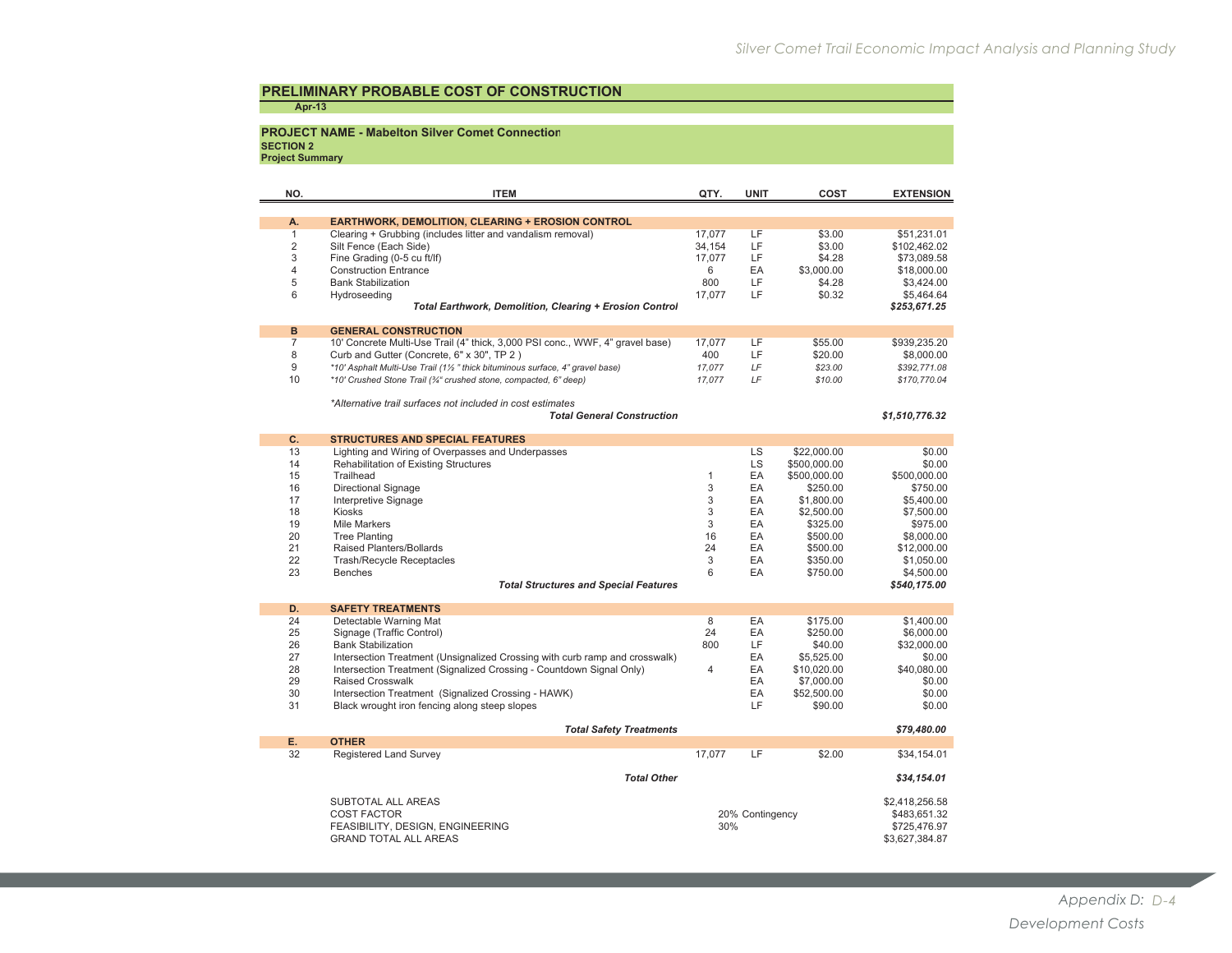SUMMARY OF PROBABLE COSTS

**Apr-13**

#### **PROJECT NAME - Smyrna Silver Comet Connection**

**SECTION 3 Project Summary**

| NO.                                                                                                                  | <b>ITEM</b>                                                                                                                                                                                                                                                                                                                                                                                                                                                                                                                                                                                                                                                                                                                                                        | QTY.                                                                        | <b>UNIT</b>                                                                                                    | COST                                                                                                                                                                                                                                                    | <b>EXTENSION</b>                                                                                                                                                                                                                                                          |
|----------------------------------------------------------------------------------------------------------------------|--------------------------------------------------------------------------------------------------------------------------------------------------------------------------------------------------------------------------------------------------------------------------------------------------------------------------------------------------------------------------------------------------------------------------------------------------------------------------------------------------------------------------------------------------------------------------------------------------------------------------------------------------------------------------------------------------------------------------------------------------------------------|-----------------------------------------------------------------------------|----------------------------------------------------------------------------------------------------------------|---------------------------------------------------------------------------------------------------------------------------------------------------------------------------------------------------------------------------------------------------------|---------------------------------------------------------------------------------------------------------------------------------------------------------------------------------------------------------------------------------------------------------------------------|
|                                                                                                                      |                                                                                                                                                                                                                                                                                                                                                                                                                                                                                                                                                                                                                                                                                                                                                                    |                                                                             |                                                                                                                |                                                                                                                                                                                                                                                         |                                                                                                                                                                                                                                                                           |
| А.<br>$\overline{1}$<br>$\overline{2}$<br>3<br>$\overline{4}$<br>5<br>6                                              | <b>EARTHWORK, DEMOLITION, CLEARING + EROSION CONTROL</b><br>Clearing + Grubbing (includes litter and vandalism removal)<br>Silt Fence (Each Side)<br>Fine Grading (0-5 cu ft/lf)<br><b>Construction Entrance</b><br><b>Bank Stabilization</b><br>Hydroseeding<br><b>Total Earthwork, Demolition, Clearing + Erosion Control</b>                                                                                                                                                                                                                                                                                                                                                                                                                                    | 21,976<br>43,951<br>21,976<br>8<br>400<br>21,976                            | LF<br>LF<br>LF<br>EA<br>LF<br>LF                                                                               | \$3.00<br>\$3.00<br>\$4.28<br>\$3,000.00<br>\$4.28<br>\$0.32                                                                                                                                                                                            | \$65,927.14<br>\$131,854.27<br>\$94,056.05<br>\$24,000.00<br>\$1,712.00<br>\$7,032.23<br>\$324,581.68                                                                                                                                                                     |
| B                                                                                                                    | <b>GENERAL CONSTRUCTION</b>                                                                                                                                                                                                                                                                                                                                                                                                                                                                                                                                                                                                                                                                                                                                        |                                                                             |                                                                                                                |                                                                                                                                                                                                                                                         |                                                                                                                                                                                                                                                                           |
| $\overline{7}$<br>8<br>9<br>10                                                                                       | 10' Concrete Multi-Use Trail (4" thick, 3,000 PSI conc., WWF, 4" gravel base)<br>Curb and Gutter (Concrete, 6" x 30", TP 2)<br>*10' Asphalt Multi-Use Trail (1½ " thick bituminous surface, 4" gravel base)<br>*10' Crushed Stone Trail (3/4" crushed stone, compacted, 6" deep)<br>*Alternative trail surfaces not included in cost estimates<br><b>Total General Construction</b>                                                                                                                                                                                                                                                                                                                                                                                | 21,976<br>3,000<br>21,976<br>21,976                                         | LF<br>LF<br>LF<br>LF                                                                                           | \$55.00<br>\$20.00<br>\$23.00<br>\$10.00                                                                                                                                                                                                                | \$1,208,664.15<br>\$60,000.00<br>\$505,441.37<br>\$219,757.12<br>\$1,268,664.15                                                                                                                                                                                           |
| C <sub>1</sub>                                                                                                       | <b>STRUCTURES AND SPECIAL FEATURES</b>                                                                                                                                                                                                                                                                                                                                                                                                                                                                                                                                                                                                                                                                                                                             |                                                                             |                                                                                                                |                                                                                                                                                                                                                                                         |                                                                                                                                                                                                                                                                           |
| 13<br>14<br>15<br>16<br>17<br>18<br>19<br>20<br>21<br>22<br>23<br>D.<br>24<br>25<br>26<br>27<br>28<br>29<br>30<br>31 | Lighting and Wiring of Overpasses and Underpasses<br>Rehabilitation of Existing Structures<br>Trailhead<br><b>Directional Signage</b><br>Interpretive Signage<br>Kiosks<br><b>Mile Markers</b><br><b>Tree Planting</b><br>Raised Planters/Bollards<br><b>Trash/Recycle Receptacles</b><br><b>Benches</b><br><b>Total Structures and Special Features</b><br><b>SAFETY TREATMENTS</b><br>Detectable Warning Mat<br>Signage (Traffic Control)<br><b>Bank Stabilization</b><br>Intersection Treatment (Unsignalized Crossing with curb ramp and crosswalk)<br>Intersection Treatment (Signalized Crossing - Countdown Signal Only)<br><b>Raised Crosswalk</b><br>Intersection Treatment (Signalized Crossing - HAWK)<br>Black wrought iron fencing along steep slopes | 1<br>3<br>4<br>3<br>4<br>18<br>180<br>4<br>8<br>60<br>180<br>400<br>21<br>9 | LS<br>LS<br>EA<br>EA<br>EA<br>EA<br>EA<br>EA<br>EA<br>EA<br>EA<br>EA<br>EA<br>LF<br>EA<br>EA<br>EA<br>EA<br>LF | \$22,000.00<br>\$500,000.00<br>\$500,000.00<br>\$250.00<br>\$1,800.00<br>\$2,500.00<br>\$325.00<br>\$500.00<br>\$500.00<br>\$350.00<br>\$750.00<br>\$175.00<br>\$250.00<br>\$40.00<br>\$5.525.00<br>\$10,020.00<br>\$7,000.00<br>\$52,500.00<br>\$90.00 | \$0.00<br>\$0.00<br>\$500,000.00<br>\$750.00<br>\$7,200.00<br>\$7,500.00<br>\$1,300.00<br>\$9,000.00<br>\$90,000.00<br>\$1,400.00<br>\$6,000.00<br>\$623,150.00<br>\$10,500.00<br>\$45,000.00<br>\$16,000.00<br>\$116,025.00<br>\$90,180.00<br>\$0.00<br>\$0.00<br>\$0.00 |
| E.                                                                                                                   | <b>Total Safety Treatments</b><br><b>OTHER</b>                                                                                                                                                                                                                                                                                                                                                                                                                                                                                                                                                                                                                                                                                                                     |                                                                             |                                                                                                                |                                                                                                                                                                                                                                                         | \$277,705.00                                                                                                                                                                                                                                                              |
| 32                                                                                                                   | Registered Land Survey                                                                                                                                                                                                                                                                                                                                                                                                                                                                                                                                                                                                                                                                                                                                             | 21,976                                                                      | LF                                                                                                             | \$2.00                                                                                                                                                                                                                                                  | \$43,951.42                                                                                                                                                                                                                                                               |
|                                                                                                                      | <b>Total Other</b>                                                                                                                                                                                                                                                                                                                                                                                                                                                                                                                                                                                                                                                                                                                                                 |                                                                             |                                                                                                                |                                                                                                                                                                                                                                                         | \$43,951.42                                                                                                                                                                                                                                                               |
|                                                                                                                      | SUBTOTAL ALL AREAS<br><b>COST FACTOR</b><br>FEASIBILITY, DESIGN, ENGINEERING<br><b>GRAND TOTAL ALL AREAS</b>                                                                                                                                                                                                                                                                                                                                                                                                                                                                                                                                                                                                                                                       | 30%                                                                         | 20% Contingency                                                                                                |                                                                                                                                                                                                                                                         | \$2,538,052.25<br>\$507,610.45<br>\$761,415.68<br>\$3,807,078.38                                                                                                                                                                                                          |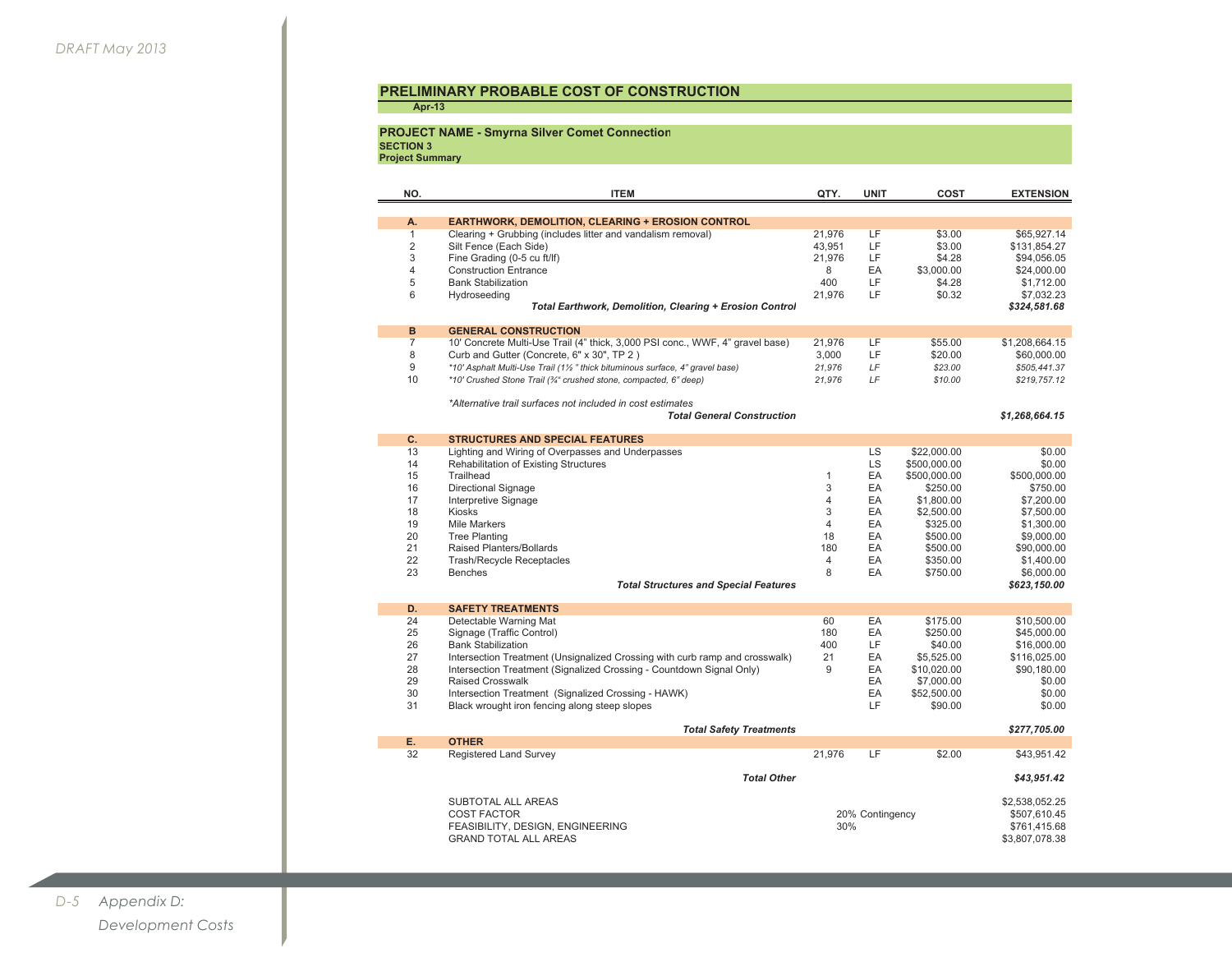SUMMARY OF PROBABLE COSTS

**Apr-13**

#### **PROJECT NAME - Marietta Silver Comet Connection SECTION 4**

**Project Summary**

| NO.                                                                        | <b>ITEM</b>                                                                                                                                                                                                                                                                                                                                                                                                    | QTY.                                                                         | <b>UNIT</b>                                                                 | COST                                                                                                                                                        | <b>EXTENSION</b>                                                                                                                                                                     |
|----------------------------------------------------------------------------|----------------------------------------------------------------------------------------------------------------------------------------------------------------------------------------------------------------------------------------------------------------------------------------------------------------------------------------------------------------------------------------------------------------|------------------------------------------------------------------------------|-----------------------------------------------------------------------------|-------------------------------------------------------------------------------------------------------------------------------------------------------------|--------------------------------------------------------------------------------------------------------------------------------------------------------------------------------------|
|                                                                            |                                                                                                                                                                                                                                                                                                                                                                                                                |                                                                              |                                                                             |                                                                                                                                                             |                                                                                                                                                                                      |
| А.<br>$\mathbf{1}$<br>$\overline{2}$<br>3<br>$\overline{4}$<br>5<br>6      | <b>EARTHWORK, DEMOLITION, CLEARING + EROSION CONTROL</b><br>Clearing + Grubbing (includes litter and vandalism removal)<br>Silt Fence (Each Side)<br>Fine Grading (0-5 cu ft/lf)<br><b>Construction Entrance</b><br><b>Bank Stabilization</b><br>Hydroseeding<br><b>Total Earthwork, Demolition, Clearing + Erosion Control</b>                                                                                | 53.704<br>107,407<br>53,704<br>20<br>8,010<br>53,704                         | LF<br>LF<br>LF<br>EA<br>LF<br>LF                                            | \$3.00<br>\$3.00<br>\$4.28<br>\$3,000.00<br>\$4.28<br>\$0.32<br>\$0.00                                                                                      | \$161,111.01<br>\$322,222.02<br>\$229,851.70<br>\$60,000.00<br>\$34,282.80<br>\$17,185.17<br>\$824,652.70                                                                            |
| в                                                                          | <b>GENERAL CONSTRUCTION</b>                                                                                                                                                                                                                                                                                                                                                                                    |                                                                              |                                                                             |                                                                                                                                                             |                                                                                                                                                                                      |
| $\overline{7}$<br>8<br>9<br>10                                             | 10' Concrete Multi-Use Trail (4" thick, 3,000 PSI conc., WWF, 4" gravel base)<br>Curb and Gutter (Concrete, 6" x 30", TP 2)<br>*10' Asphalt Multi-Use Trail (1½" thick bituminous surface, 4" gravel base)<br>*10' Crushed Stone Trail (34" crushed stone, compacted, 6" deep)<br>*Alternative trail surfaces not included in cost estimates<br><b>Total General Construction</b>                              | 53,704<br>2,700<br>53.704<br>53,704                                          | LF<br>LF<br>LF<br>LF                                                        | \$55.00<br>\$20.00<br>\$23.00<br>\$10.00                                                                                                                    | \$2,953,701.81<br>\$54,000.00<br>\$1,235,184.39<br>\$537,036.69<br>\$3,007,701.81                                                                                                    |
| C.                                                                         | <b>STRUCTURES AND SPECIAL FEATURES</b>                                                                                                                                                                                                                                                                                                                                                                         |                                                                              |                                                                             |                                                                                                                                                             |                                                                                                                                                                                      |
| 13<br>14<br>15<br>16<br>17<br>18<br>19<br>20<br>21<br>22<br>23<br>D.<br>24 | Lighting and Wiring of Overpasses and Underpasses<br>Rehabilitation of Existing Structures<br>Trailhead<br>Directional Signage<br>Interpretive Signage<br><b>Kiosks</b><br><b>Mile Markers</b><br><b>Tree Planting</b><br>Raised Planters/Bollards<br><b>Trash/Recycle Receptacles</b><br><b>Benches</b><br><b>Total Structures and Special Features</b><br><b>SAFETY TREATMENTS</b><br>Detectable Warning Mat | $\overline{\mathbf{c}}$<br>3<br>10<br>3<br>10<br>40<br>162<br>10<br>20<br>54 | <b>LS</b><br>LS<br>EA<br>EA<br>EA<br>EA<br>EA<br>EA<br>EA<br>EA<br>EA<br>EA | \$22,000.00<br>\$500,000.00<br>\$500,000.00<br>\$250.00<br>\$1,800.00<br>\$2,500.00<br>\$325.00<br>\$500.00<br>\$500.00<br>\$350.00<br>\$750.00<br>\$175.00 | \$0.00<br>\$0.00<br>\$1,000,000.00<br>\$750.00<br>\$18,000.00<br>\$7,500.00<br>\$3,250.00<br>\$20,000.00<br>\$81,000.00<br>\$3,500.00<br>\$15,000.00<br>\$1,149,000.00<br>\$9,450.00 |
| 25<br>26<br>27<br>28<br>29<br>30<br>31                                     | Signage (Traffic Control)<br><b>Bank Stabilization</b><br>Intersection Treatment (Unsignalized Crossing with curb ramp and crosswalk)<br>Intersection Treatment (Signalized Crossing - Countdown Signal Only)<br><b>Raised Crosswalk</b><br>Intersection Treatment (Signalized Crossing - HAWK)<br>Black wrought iron fencing along steep slopes                                                               | 162<br>8,010<br>17<br>10                                                     | EA<br>LF<br>EA<br>EA<br>EA<br>EA<br>LF                                      | \$250.00<br>\$40.00<br>\$5,525.00<br>\$10,020.00<br>\$7,000.00<br>\$52,500.00<br>\$90.00                                                                    | \$40,500.00<br>\$320,400.00<br>\$93,925.00<br>\$100,200.00<br>\$0.00<br>\$0.00<br>\$0.00                                                                                             |
|                                                                            | <b>Total Safety Treatments</b>                                                                                                                                                                                                                                                                                                                                                                                 |                                                                              |                                                                             |                                                                                                                                                             | \$564,475.00                                                                                                                                                                         |
| Е.<br>32                                                                   | <b>OTHER</b><br>Registered Land Survey                                                                                                                                                                                                                                                                                                                                                                         | 53,704                                                                       | LF                                                                          | \$2.00                                                                                                                                                      | \$107,407.34                                                                                                                                                                         |
|                                                                            | <b>Total Other</b>                                                                                                                                                                                                                                                                                                                                                                                             |                                                                              |                                                                             |                                                                                                                                                             | \$107,407.34                                                                                                                                                                         |
|                                                                            | SUBTOTAL ALL AREAS<br><b>COST FACTOR</b><br>FEASIBILITY, DESIGN, ENGINEERING<br><b>GRAND TOTAL ALL AREAS</b>                                                                                                                                                                                                                                                                                                   | 30%                                                                          | 20% Contingency                                                             |                                                                                                                                                             | \$5,653,236.85<br>\$1,130,647.37<br>\$1,695,971.06<br>\$8,479,855.28                                                                                                                 |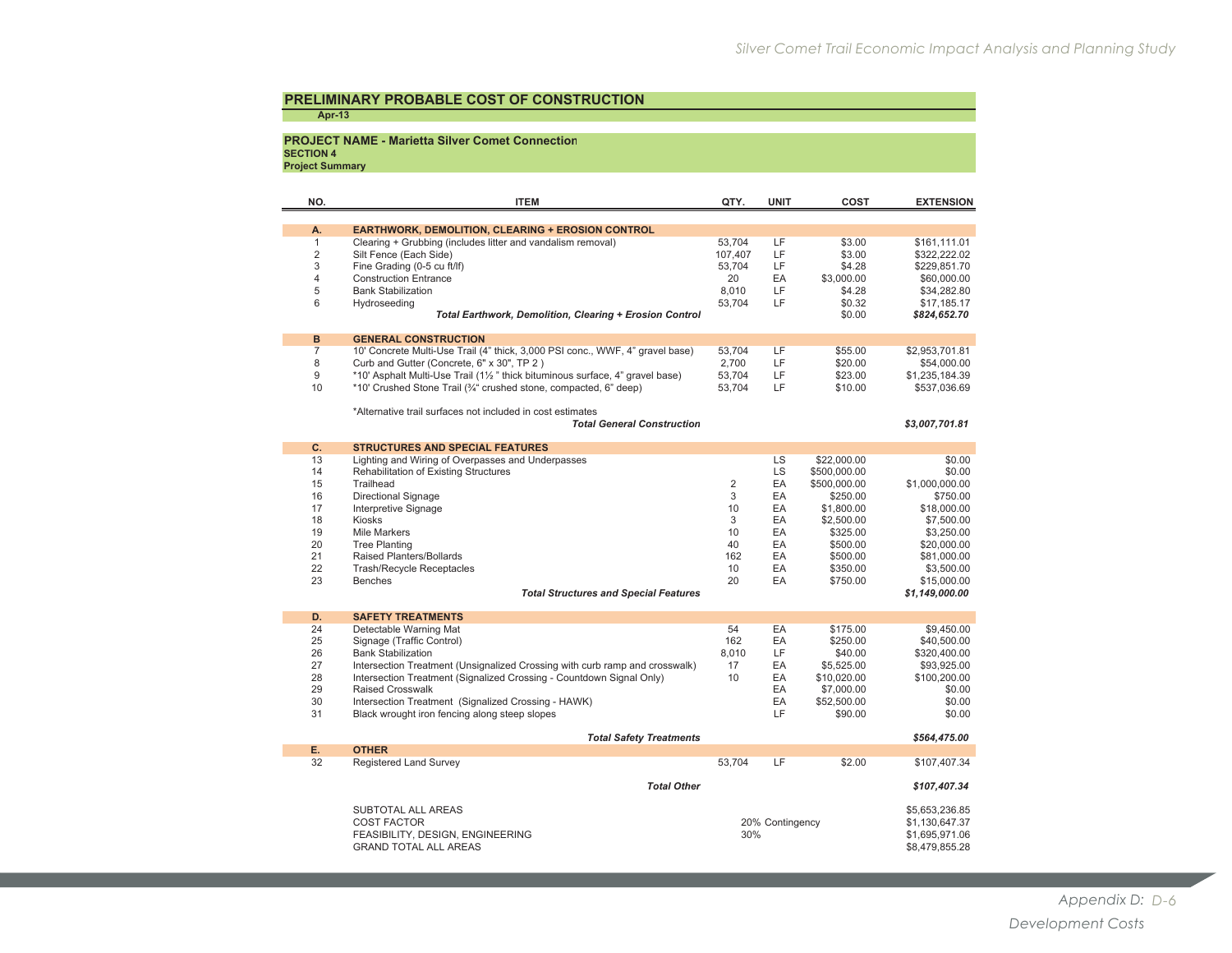**Apr-13**

#### **PROJECT NAME - Austell Silver Comet Connection**

**SECTION 5 Project Summary**

| NO.                                  | <b>ITEM</b>                                                                                                                                       | QTY.             | <b>UNIT</b>     | COST             | <b>EXTENSION</b>            |
|--------------------------------------|---------------------------------------------------------------------------------------------------------------------------------------------------|------------------|-----------------|------------------|-----------------------------|
|                                      |                                                                                                                                                   |                  |                 |                  |                             |
| Α.<br>$\mathbf{1}$<br>$\overline{c}$ | <b>EARTHWORK, DEMOLITION, CLEARING + EROSION CONTROL</b><br>Clearing + Grubbing (includes litter and vandalism removal)<br>Silt Fence (Each Side) | 22,552<br>45,104 | LF<br>LF        | \$3.00<br>\$3.00 | \$67,656.28<br>\$135,312.56 |
| 3                                    | Fine Grading (0-5 cu ft/lf)                                                                                                                       | 22,552           | LF              | \$4.28           | \$96,522.96                 |
| 4                                    | <b>Construction Entrance</b>                                                                                                                      | 8                | EA              | \$3,000.00       | \$24,000.00                 |
| 5                                    | <b>Bank Stabilization</b>                                                                                                                         | 6,873            | LF              | \$4.28           | \$29,416.44                 |
| 6                                    | Hydroseeding                                                                                                                                      | 22,552           | LF              | \$0.32           | \$7,216.67                  |
|                                      | <b>Total Earthwork, Demolition, Clearing + Erosion Control</b>                                                                                    |                  |                 | \$0.00           | \$360,124.92                |
| в                                    | <b>GENERAL CONSTRUCTION</b>                                                                                                                       |                  |                 |                  |                             |
| $\overline{7}$                       | 10' Concrete Multi-Use Trail (4" thick, 3,000 PSI conc., WWF, 4" gravel base)                                                                     | 22,552           | LF              | \$55.00          | \$1,240,365.16              |
| 8                                    | Curb and Gutter (Concrete, 6" x 30", TP 2)                                                                                                        | 200              | LF              | \$20.00          | \$4,000.00                  |
| 9                                    | *10' Asphalt Multi-Use Trail (11/2" thick bituminous surface, 4" gravel base)                                                                     | 22.552           | LF              | \$23.00          | \$518,698.16                |
| 10                                   | *10' Crushed Stone Trail (3/4" crushed stone, compacted, 6" deep)                                                                                 | 22,552           | LF              | \$10.00          | \$225,520.94                |
|                                      | *Alternative trail surfaces not included in cost estimates<br><b>Total General Construction</b>                                                   |                  |                 |                  |                             |
|                                      |                                                                                                                                                   |                  |                 |                  | \$1,988,584.25              |
| C.                                   | <b>STRUCTURES AND SPECIAL FEATURES</b>                                                                                                            |                  |                 |                  |                             |
| 13                                   | Lighting and Wiring of Overpasses and Underpasses                                                                                                 |                  | LS              | \$22,000.00      | \$0.00                      |
| 14                                   | Rehabilitation of Existing Structures                                                                                                             |                  | LS              | \$500,000.00     | \$0.00                      |
| 15                                   | Trailhead                                                                                                                                         | 1                | EA              | \$500,000.00     | \$500,000.00                |
| 16                                   | Directional Signage                                                                                                                               | 3                | EA              | \$250.00         | \$750.00                    |
| 17                                   | Interpretive Signage                                                                                                                              | 4                | EA              | \$1,800.00       | \$7,200.00                  |
| 18                                   | Kiosks                                                                                                                                            | 3                | EA              | \$2,500.00       | \$7,500.00                  |
| 19                                   | Mile Markers                                                                                                                                      | 4                | EA              | \$325.00         | \$1,300.00                  |
| 20                                   | <b>Tree Planting</b>                                                                                                                              | 18               | EA              | \$500.00         | \$9,000.00                  |
| 21                                   | Raised Planters/Bollards                                                                                                                          | 12               | EA              | \$500.00         | \$6,000.00                  |
| 22                                   | <b>Trash/Recycle Receptacles</b>                                                                                                                  | $\overline{4}$   | EA              | \$350.00         | \$1,400.00                  |
| 23                                   | <b>Benches</b><br><b>Total Structures and Special Features</b>                                                                                    | 8                | EA              | \$750.00         | \$6,000.00<br>\$539,150.00  |
| D.                                   | <b>SAFETY TREATMENTS</b>                                                                                                                          |                  |                 |                  |                             |
| 24                                   | Detectable Warning Mat                                                                                                                            | 4                | EA              | \$175.00         | \$700.00                    |
| 25                                   | Signage (Traffic Control)                                                                                                                         | 12 <sup>2</sup>  | EA              | \$250.00         | \$3,000.00                  |
| 26                                   | <b>Bank Stabilization</b>                                                                                                                         | 6,873            | LF              | \$40.00          | \$274,920.00                |
| 27                                   | Intersection Treatment (Unsignalized Crossing with curb ramp and crosswalk)                                                                       | 2                | EA              | \$5,525.00       | \$11,050.00                 |
| 28                                   | Intersection Treatment (Signalized Crossing - Countdown Signal Only)                                                                              |                  | EA              | \$10,020.00      | \$0.00                      |
| 29                                   | <b>Raised Crosswalk</b>                                                                                                                           |                  | EA              | \$7,000.00       | \$0.00                      |
| 30                                   | Intersection Treatment (Signalized Crossing - HAWK)                                                                                               |                  | EA              | \$52,500.00      | \$0.00                      |
| 31                                   | Black wrought iron fencing along steep slopes                                                                                                     |                  | LF              | \$90.00          | \$0.00                      |
|                                      | <b>Total Safety Treatments</b>                                                                                                                    |                  |                 |                  | \$289,670.00                |
| Е.                                   | <b>OTHER</b>                                                                                                                                      |                  |                 |                  |                             |
| 32                                   | Registered Land Survey                                                                                                                            | 22,552           | LF.             | \$2.00           | \$45,104.19                 |
|                                      | <b>Total Other</b>                                                                                                                                |                  |                 |                  | \$45,104.19                 |
|                                      | SUBTOTAL ALL AREAS                                                                                                                                |                  |                 |                  | \$3,222,633.35              |
|                                      | <b>COST FACTOR</b>                                                                                                                                |                  | 20% Contingency |                  | \$644,526.67                |
|                                      | FEASIBILITY, DESIGN, ENGINEERING                                                                                                                  | 30%              |                 |                  | \$966,790.01                |
|                                      | <b>GRAND TOTAL ALL AREAS</b>                                                                                                                      |                  |                 |                  | \$4,833,950.03              |
|                                      |                                                                                                                                                   |                  |                 |                  |                             |

**A. Earthwork, Demolition, Clearing + Erosion Control 7% \$360,124.92**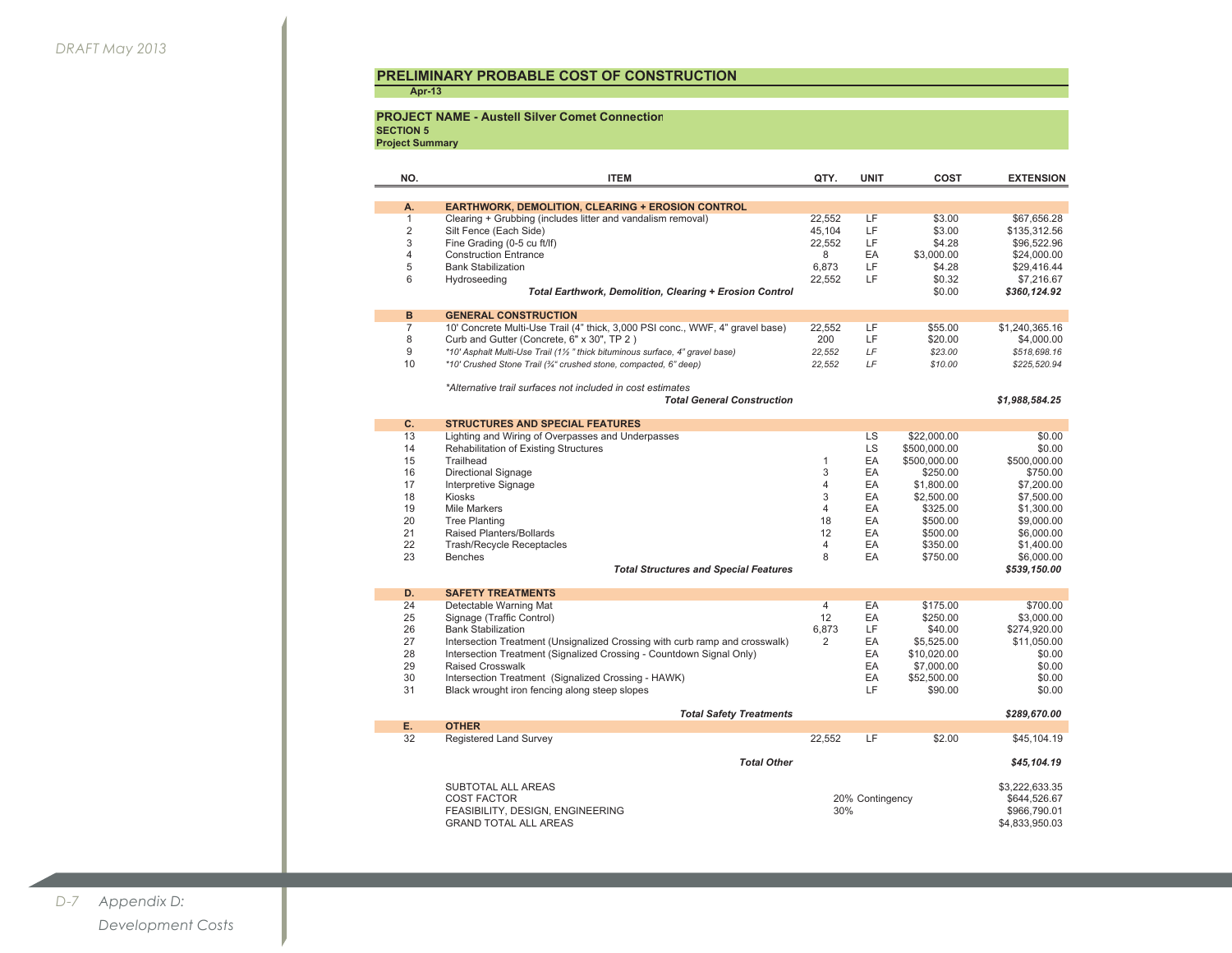**Apr-13**

## **PROJECT NAME - School Silver Comet Connection SECTION 6 Project Summary**

| NO.            | <b>ITEM</b>                                                                                | QTY.   | <b>UNIT</b>     | COST                        | <b>EXTENSION</b> |
|----------------|--------------------------------------------------------------------------------------------|--------|-----------------|-----------------------------|------------------|
|                |                                                                                            |        |                 |                             |                  |
| А.             | <b>EARTHWORK, DEMOLITION, CLEARING + EROSION CONTROL</b>                                   |        |                 |                             |                  |
| $\overline{1}$ | Clearing + Grubbing (includes litter and vandalism removal)                                | 20,969 | LF              | \$3.00                      | \$62,906.08      |
| $\overline{2}$ | Silt Fence (Each Side)                                                                     | 41,937 | LF              | \$3.00                      | \$125,812.16     |
| 3              | Fine Grading (0-5 cu ft/lf)                                                                | 20.969 | LF              | \$4.28                      | \$89,746.00      |
| $\overline{4}$ | <b>Construction Entrance</b>                                                               | 8      | EA              | \$3,000.00                  | \$24,000.00      |
| 5              | <b>Bank Stabilization</b>                                                                  | 4,800  | LF              | \$4.28                      | \$20,544.00      |
| 6              | Hydroseeding                                                                               | 20,969 | LF              | \$0.32                      | \$6,709.98       |
|                | <b>Total Earthwork, Demolition, Clearing + Erosion Control</b>                             |        |                 |                             | \$329,718.22     |
| B              | <b>GENERAL CONSTRUCTION</b>                                                                |        |                 |                             |                  |
| $\overline{7}$ | 10' Concrete Multi-Use Trail (4" thick, 3,000 PSI conc., WWF, 4" gravel base)              | 20,969 | LF              | \$55.00                     | \$1,153,278.09   |
| 8              | Curb and Gutter (Concrete, 6" x 30", TP 2)                                                 | 800    | LF              | \$20.00                     | \$16,000.00      |
| 9              | *10' Asphalt Multi-Use Trail (1½ "thick bituminous surface, 4" gravel base)                | 20.969 | LF              | \$23.00                     | \$482,279.93     |
| 10             | *10' Crushed Stone Trail (3/4" crushed stone, compacted, 6" deep)                          | 20,969 | LF              | \$10.00                     | \$209,686.93     |
|                | *Alternative trail surfaces not included in cost estimates                                 |        |                 |                             |                  |
|                | <b>Total General Construction</b>                                                          |        |                 |                             | \$1,169,278.09   |
|                |                                                                                            |        |                 |                             |                  |
| C.<br>13       | <b>STRUCTURES AND SPECIAL FEATURES</b>                                                     |        | LS              |                             | \$0.00           |
| 14             | Lighting and Wiring of Overpasses and Underpasses<br>Rehabilitation of Existing Structures |        | LS              | \$22,000.00<br>\$500,000.00 | \$0.00           |
| 15             | Trailhead                                                                                  | 1      | EA              | \$500,000.00                | \$500,000.00     |
| 16             | Directional Signage                                                                        | 3      | EA              | \$250.00                    | \$750.00         |
| 17             | Interpretive Signage                                                                       | 4      | EA              | \$1,800.00                  | \$7,200.00       |
| 18             | <b>Kiosks</b>                                                                              | 3      | EA              | \$2,500.00                  | \$7,500.00       |
| 19             | <b>Mile Markers</b>                                                                        | 4      | EA              | \$325.00                    | \$1,300.00       |
| 20             | <b>Tree Planting</b>                                                                       | 18     | EA              | \$500.00                    | \$9,000.00       |
| 21             | <b>Raised Planters/Bollards</b>                                                            | 48     | EA              | \$500.00                    | \$24,000.00      |
| 22             |                                                                                            | 4      | EA              | \$350.00                    | \$1,400.00       |
| 23             | <b>Trash/Recycle Receptacles</b><br><b>Benches</b>                                         | 8      | EA              | \$750.00                    | \$6,000.00       |
|                | <b>Total Structures and Special Features</b>                                               |        |                 |                             | \$557,150.00     |
|                |                                                                                            |        |                 |                             |                  |
| D.             | <b>SAFETY TREATMENTS</b>                                                                   |        |                 |                             |                  |
| 24             | Detectable Warning Mat                                                                     | 16     | EA              | \$175.00                    | \$2,800.00       |
| 25             | Signage (Traffic Control)                                                                  | 48     | EA              | \$250.00                    | \$12,000.00      |
| 26             | <b>Bank Stabilization</b>                                                                  | 4.800  | LF              | \$40.00                     | \$192,000.00     |
| 27             | Intersection Treatment (Unsignalized Crossing with curb ramp and crosswalk)                | 5      | EA              | \$5,525.00                  | \$27,625.00      |
| 28             | Intersection Treatment (Signalized Crossing - Countdown Signal Only)                       | 3      | EA              | \$10,020.00                 | \$30,060.00      |
| 29             | <b>Raised Crosswalk</b>                                                                    |        | EA              | \$7,000.00                  | \$0.00           |
| 30             | Intersection Treatment (Signalized Crossing - HAWK)                                        |        | EA              | \$52,500.00                 | \$0.00           |
| 31             | Black wrought iron fencing along steep slopes                                              |        | LF              | \$90.00                     | \$0.00           |
|                | <b>Total Safety Treatments</b>                                                             |        |                 |                             | \$264,485.00     |
| E.             | <b>OTHER</b>                                                                               |        |                 |                             |                  |
| 32             | Registered Land Survey                                                                     | 20.969 | LF              | \$2.00                      | \$41,937.39      |
|                | <b>Total Other</b>                                                                         |        |                 |                             | \$41,937.39      |
|                | SUBTOTAL ALL AREAS                                                                         |        |                 |                             | \$2,362,568.70   |
|                | <b>COST FACTOR</b>                                                                         |        | 20% Contingency |                             | \$472,513.74     |
|                | FEASIBILITY, DESIGN, ENGINEERING                                                           | 30%    |                 |                             | \$708,770.61     |
|                | <b>GRAND TOTAL ALL AREAS</b>                                                               |        |                 |                             | \$3,543,853.04   |

**A. Earthwork, Demolition, Clearing + Erosion Control 9% \$329,718.22**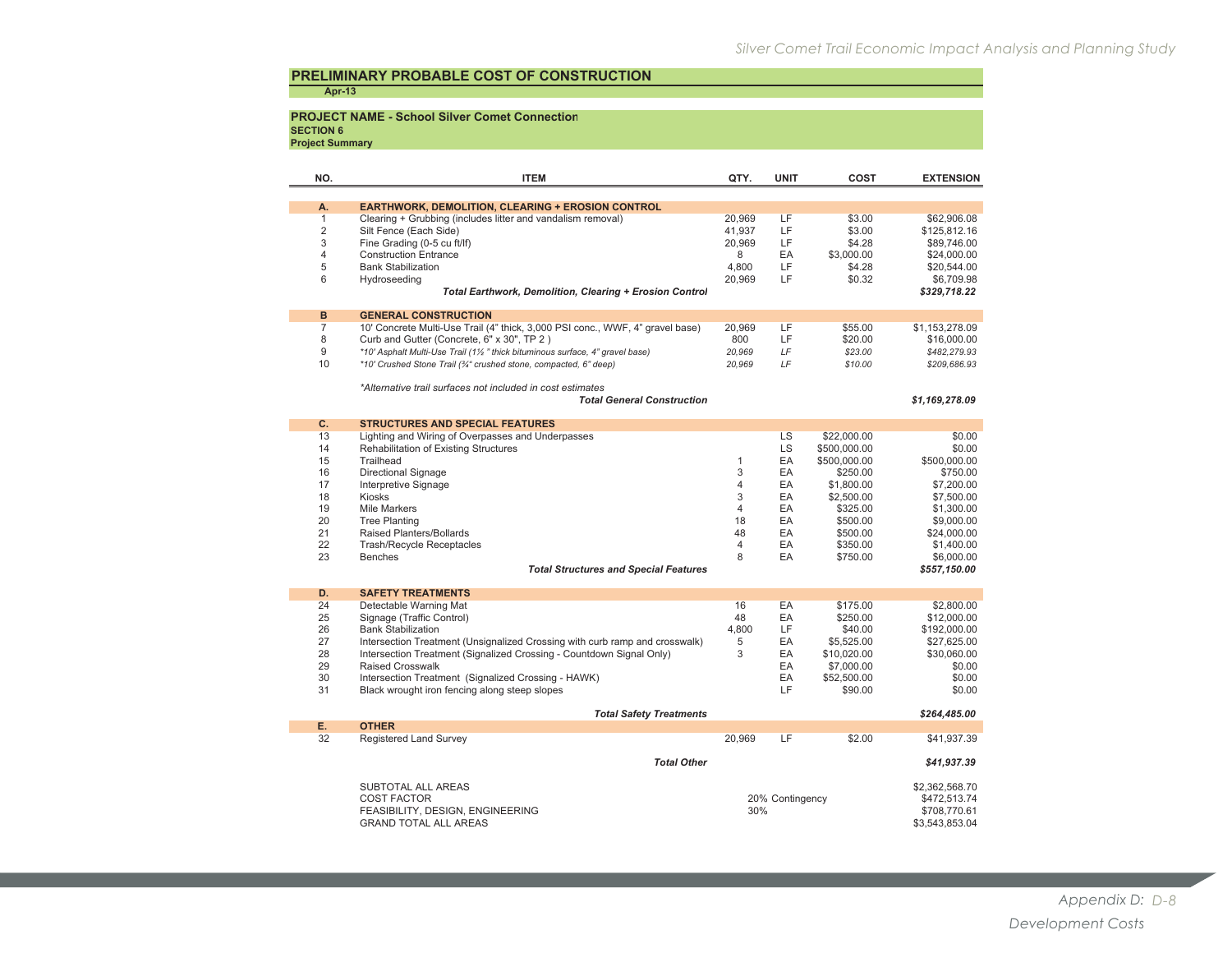**Apr-13**

#### **PROJECT NAME - Hiram Silver Comet Connection**

**SECTION 7**

**Project Summary**

| NO.            | <b>ITEM</b>                                                                   | QTY.           | UNIT            | COST         | <b>EXTENSION</b>           |
|----------------|-------------------------------------------------------------------------------|----------------|-----------------|--------------|----------------------------|
|                |                                                                               |                |                 |              |                            |
| А.             | <b>EARTHWORK, DEMOLITION, CLEARING + EROSION CONTROL</b>                      |                |                 |              |                            |
| $\mathbf{1}$   | Clearing + Grubbing (includes litter and vandalism removal)                   | 11,553         | LF              | \$3.00       | \$34,660.34                |
| 2              | Silt Fence (Each Side)                                                        | 23,107         | LF              | \$3.00       | \$69,320.68                |
| 3              | Fine Grading (0-5 cu ft/lf)                                                   | 11,553         | LF              | \$4.28       | \$49,448.75                |
| 4              | <b>Construction Entrance</b>                                                  | 4              | EA              | \$3,000.00   | \$12,000.00                |
| 5              | <b>Bank Stabilization</b>                                                     |                | LF              | \$4.28       | \$0.00                     |
| 6              | Hydroseeding                                                                  | 11,553         | LF              | \$0.32       | \$3.697.10                 |
|                | <b>Total Earthwork, Demolition, Clearing + Erosion Control</b>                |                |                 | \$0.00       | \$169,126.88               |
| в              | <b>GENERAL CONSTRUCTION</b>                                                   |                |                 |              |                            |
| $\overline{7}$ | 10' Concrete Multi-Use Trail (4" thick, 3,000 PSI conc., WWF, 4" gravel base) | 11,553         | LF              | \$55.00      | \$635,439.60               |
| 8              | Curb and Gutter (Concrete, 6" x 30", TP 2)                                    | 500            | LF              | \$20.00      | \$10,000.00                |
| 9              | *10' Asphalt Multi-Use Trail (1½ " thick bituminous surface, 4" gravel base)  | 11,553         | LF              | \$23.00      | \$265,729.29               |
| 10             | *10' Crushed Stone Trail (3/4" crushed stone, compacted, 6" deep)             | 11,553         | LF              | \$10.00      | \$115,534.47               |
|                |                                                                               |                |                 |              |                            |
|                | *Alternative trail surfaces not included in cost estimates                    |                |                 |              |                            |
|                | <b>Total General Construction</b>                                             |                |                 |              | \$645,439.60               |
| C.             | <b>STRUCTURES AND SPECIAL FEATURES</b>                                        |                |                 |              |                            |
| 13             | Lighting and Wiring of Overpasses and Underpasses                             |                | LS              | \$22,000.00  | \$0.00                     |
| 14             | Rehabilitation of Existing Structures                                         |                | LS              | \$500,000.00 | \$0.00                     |
| 15             | Trailhead                                                                     | $\mathbf{1}$   | EA              | \$500,000.00 | \$500,000.00               |
| 16             | <b>Directional Signage</b>                                                    | 3              | EA              | \$250.00     | \$750.00                   |
| 17             | Interpretive Signage                                                          | $\overline{2}$ | EA              | \$1,800.00   | \$3,600.00                 |
| 18             | Kiosks                                                                        | 3              | EA              | \$2,500.00   | \$7,500.00                 |
| 19             | <b>Mile Markers</b>                                                           | $\overline{2}$ | EA              | \$325.00     | \$650.00                   |
| 20             |                                                                               | 14             | EA              |              |                            |
|                | <b>Tree Planting</b>                                                          |                |                 | \$500.00     | \$7,000.00                 |
| 21             | Raised Planters/Bollards                                                      | 30             | EA              | \$500.00     | \$15,000.00                |
| 22             | <b>Trash/Recycle Receptacles</b>                                              | 2              | EA              | \$350.00     | \$700.00                   |
| 23             | <b>Benches</b><br><b>Total Structures and Special Features</b>                | $\overline{4}$ | EA              | \$750.00     | \$3,000.00<br>\$538,200.00 |
|                |                                                                               |                |                 |              |                            |
| D.             | <b>SAFETY TREATMENTS</b>                                                      |                |                 |              |                            |
| 24             | Detectable Warning Mat                                                        | 10             | EA              | \$175.00     | \$1,750.00                 |
| 25             | Signage (Traffic Control)                                                     | 30             | EA              | \$250.00     | \$7,500.00                 |
| 26             | <b>Bank Stabilization</b>                                                     |                | LF              | \$40.00      | \$0.00                     |
| 27             | Intersection Treatment (Unsignalized Crossing with curb ramp and crosswalk)   | 3              | EA              | \$5,525.00   | \$16,575.00                |
| 28             | Intersection Treatment (Signalized Crossing - Countdown Signal Only)          | $\overline{2}$ | EA              | \$10,020.00  | \$20,040.00                |
| 29             | <b>Raised Crosswalk</b>                                                       |                | EA              | \$7,000.00   | \$0.00                     |
| 30             | Intersection Treatment (Signalized Crossing - HAWK)                           |                | EA              | \$52,500.00  | \$0.00                     |
| 31             | Black wrought iron fencing along steep slopes                                 |                | LF              | \$90.00      | \$0.00                     |
|                |                                                                               |                |                 |              |                            |
| E.             | <b>Total Safety Treatments</b><br><b>OTHER</b>                                |                |                 |              | \$45,865.00                |
| 32             | Registered Land Survey                                                        | 11,553         | LF              | \$2.00       | \$23,106.89                |
|                |                                                                               |                |                 |              |                            |
|                | <b>Total Other</b>                                                            |                |                 |              | \$23,106.89                |
|                | SUBTOTAL ALL AREAS                                                            |                |                 |              | \$1,421,738.38             |
|                | <b>COST FACTOR</b>                                                            |                | 20% Contingency |              | \$284,347.68               |
|                | FEASIBILITY, DESIGN, ENGINEERING                                              | 30%            |                 |              | \$426,521.51               |
|                | <b>GRAND TOTAL ALL AREAS</b>                                                  |                |                 |              | \$2,132,607.57             |
|                |                                                                               |                |                 |              |                            |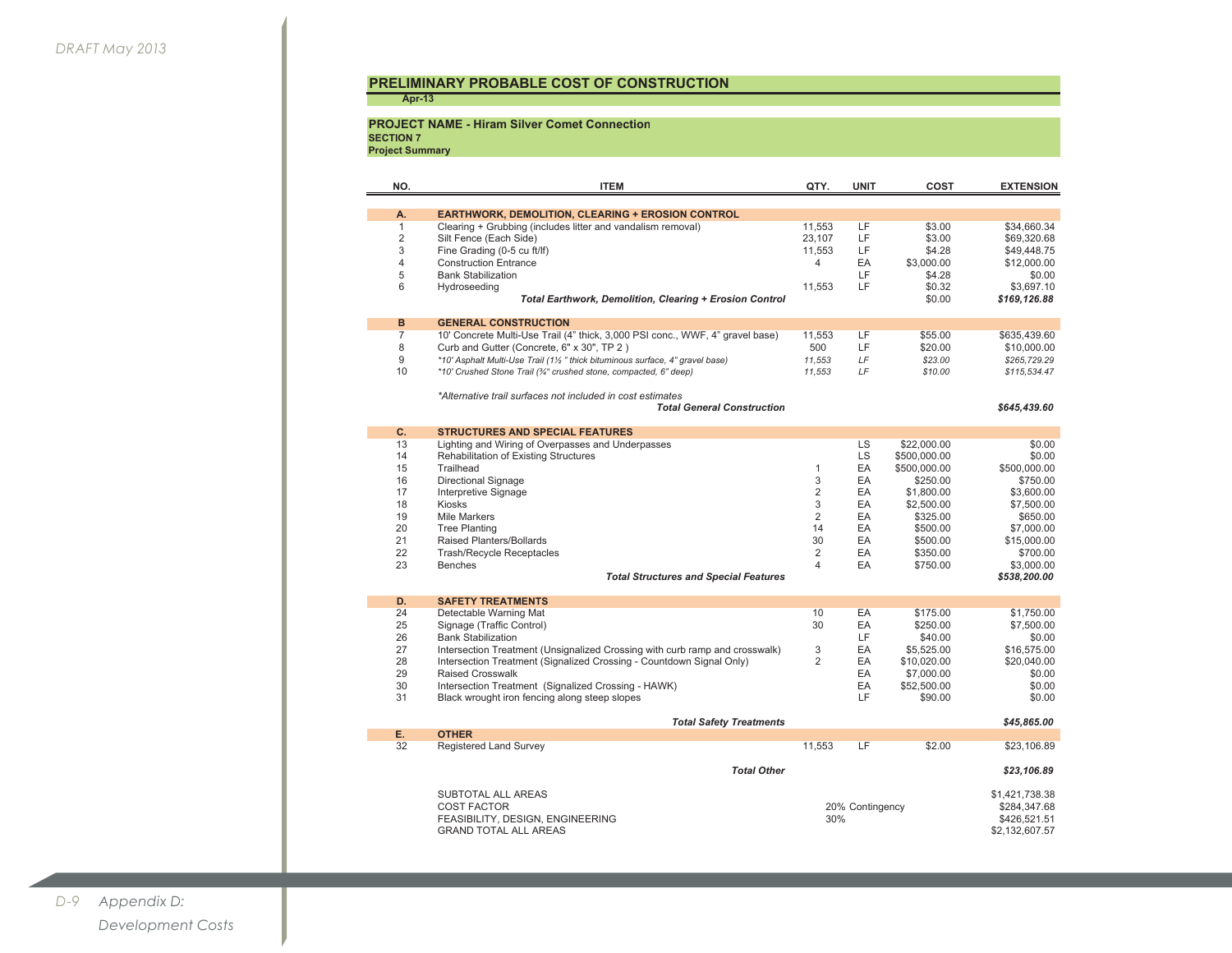**Apr-13**

#### **PROJECT NAME - Days Inn Silver Comet Connection SECTION 8 Project Summary**

**NO. ITEM QTY. UNIT COST EXTENSION A. EARTHWORK, DEMOLITION, CLEARING + EROSION CONTROL** 1 Clearing + Grubbing (includes litter and vandalism removal) 3,496 LF \$3.00 \$10,486.70<br>2 Silt Fence (Each Side) 8,991 LF \$3.00 \$20,973.40 2 Silt Fence (Each Side) 6,991 LF \$3.00 \$20,973.40<br>3 Fine Grading (0-5 cu ft/lf) 6,991 CF \$4.28 \$14.961.02 3 Fine Grading (0-5 cu ft/lf) <br>3,496 LF \$4.28 \$14,961.02<br>36,000.00 \$6,000.00 4 Construction Entrance 2 EA<br>
5 Bank Stabilization 2000.000 \$6,000.000 \$6,000.000 \$6,000.000 \$6,000.000 \$6,000.000 \$6,000.000 \$6,000.000 \$6,000 5 Bank Stabilization 1 - 10 0 CF \$4.28 \$0.00<br>16 Hydroseeding 113.58 SQ 0 0 1 - 50.32 \$1,118.58 6 Hydroseeding 3,496 LF \$0.32 \$1,118.58 *Total Earthwork, Demolition, Clearing + Erosion Control* \$0.00 *\$53,539.70* **B** GENERAL CONSTRUCTION 7 *10' Concrete Multi-Use Trail (4" thick, 3,000 PSI conc., WWF, 4" gravel base) 3,496* LF \$55.00 \$192,256.14 8 Curb and Gutter (Concrete, 6" x 30", TP 2 ) 1,584 LF \$20.00 \$31,680.00<br>9 10' Asphalt Multi-Use Trail (1% " thick bituminous surface. 4" gravel base) 3,496 LF \$23.00 \$80.398.02 9 *\*10' Asphalt Multi-Use Trail (1½ " thick bituminous surface, 4" gravel base) 3,496* LF *\$23.00 \$80,398.02* 10 *\*10' Crushed Stone Trail (¾" crushed stone, compacted, 6" deep) 3,496* LF *\$10.00 \$34,955.66* 11 5' Concrete Sidewalk (4" thick, slab on grade, no reinforcing) *1,584* LF *\$20.00 \$31,680.00* 12 5' Pavement widening for bike lane (Includes sawcut existing pvmt, grading, 10") *7,392* LF *\$55.00 \$406,560.00*  $Total General Construction$ *\*Alternative trail surfaces not included in cost estimates* **C. STRUCTURES AND SPECIAL FEATURES** 13 Lighting and Wiring of Overpasses and Underpasses **120 Connect 120 Connect 120 Connect 120 Connect 120 Connect 120 Connect 120 Connect 120 Connect 120 Connect 120 Connect 120 Connect 120 Connect 120 Connect 120 Connect** 14 Rehabilitation of Existing Structures and the control of the control of the control of the control of the control of the control of the control of the control of the control of the control of the control of the control 15 Trailhead \$500,000.00 \$0.00 \$0.00 \$1.00 \$1.00 \$1.00 \$1.00 \$1.00 \$1.00 \$1.00 \$1.00 \$1.00 \$1.00 \$1.00 \$1.00 \$ 16 Directional Signage 12 Contract 2001 12 Contract 2001 12 Contract 2001 12 Contract 2001 12 Contract 2001 12<br>1 EA \$1.800.00 \$1.800.00 17 Interpretive Signage 1 Contract 2001 1 EA \$1,800.00 \$1,800.00<br>18 Kiosks 1 EA \$2.500.00 \$2.500.00 18 Kiosks 1 EA \$2,500.00 \$2,500.00 19 Mile Markers 1 EA \$325.00 \$325.00 20 Tree Planting 2 EA \$500.00 \$1,000.00 21 Raised Planters/Bollards 12 EA \$500.00 \$6,000.00 Trash/Recycle Receptacles 1 **A**  $\sim$  350.000 \$350.000 \$350.00 \$350.00 \$350.00 \$350.00 \$350.00 \$350.00 \$350.00 \$350.00 \$350.00 \$350.00 \$350.00 \$350.00 \$350.00 \$350.00 \$350.00 \$350.00 \$350.00 \$350.00 \$350.00 \$350.00 \$350.00 23 Benches 2 EA \$750.00 \$1,500.00 *Total Structures and Special Features \$14,225.00* **D. SAFETY TREATMENTS**<br>24 Detectable Warning Mat 24 Detectable Warning Mat **12 Up and 24** EA \$175.00 \$700.00<br>25 Signage (Traffic Control. Directional) 12 EA \$250.00 \$3.000.00 25 Signage (Traffic Control, Directional) 12 EA \$250.00 \$3,000.00<br>26 Bank Stabilization 10 S0.00 \$0.00 26 Bank Stabilization<br>27 Intersection Treatment (Unsignalized Crossing with curb ramp and crosswalk) 1 EA \$5,525.00 27 Intersection Treatment (Unsignalized Crossing with curb ramp and crosswalk)  $1$  EA \$5,525.00 \$5,525.00 \$5,525.00<br>28 Intersection Treatment (Signalized Crossing - Countdown Signal Only) 1 EA \$10.020.00 \$10.020.00 28 Intersection Treatment (Signalized Crossing - Countdown Signal Only) 1 1 EA \$10,020.00 \$10,020.00 \$10,020.00<br>29 Raised Crosswalk \$0.00 29 Raised Crosswalk EA \$7,000.00 \$0.00 30 Intersection Treatment (Signalized Crossing - HAWK) EA \$52,500.00 \$0.00 31 Black wrought iron fencing along steep slopes Note 2000 CHS 390.00 \$0.00 \$0.00 *Total Safety Treatments \$19,245.00* E. **OTHER**<br>32 Register Registered Land Survey **3,496** LF \$2.00 \$6,991.13 *Total Other \$6,991.13* SUBTOTAL ALL AREAS \$563,920.83<br>COST FACTOR \$112.784.17 COST FACTOR 20% Contingency \$112,784.17 FEASIBILITY, DESIGN, ENGINEERING 30% \$169,176.25 GRAND TOTAL ALL AREAS \$845,881.25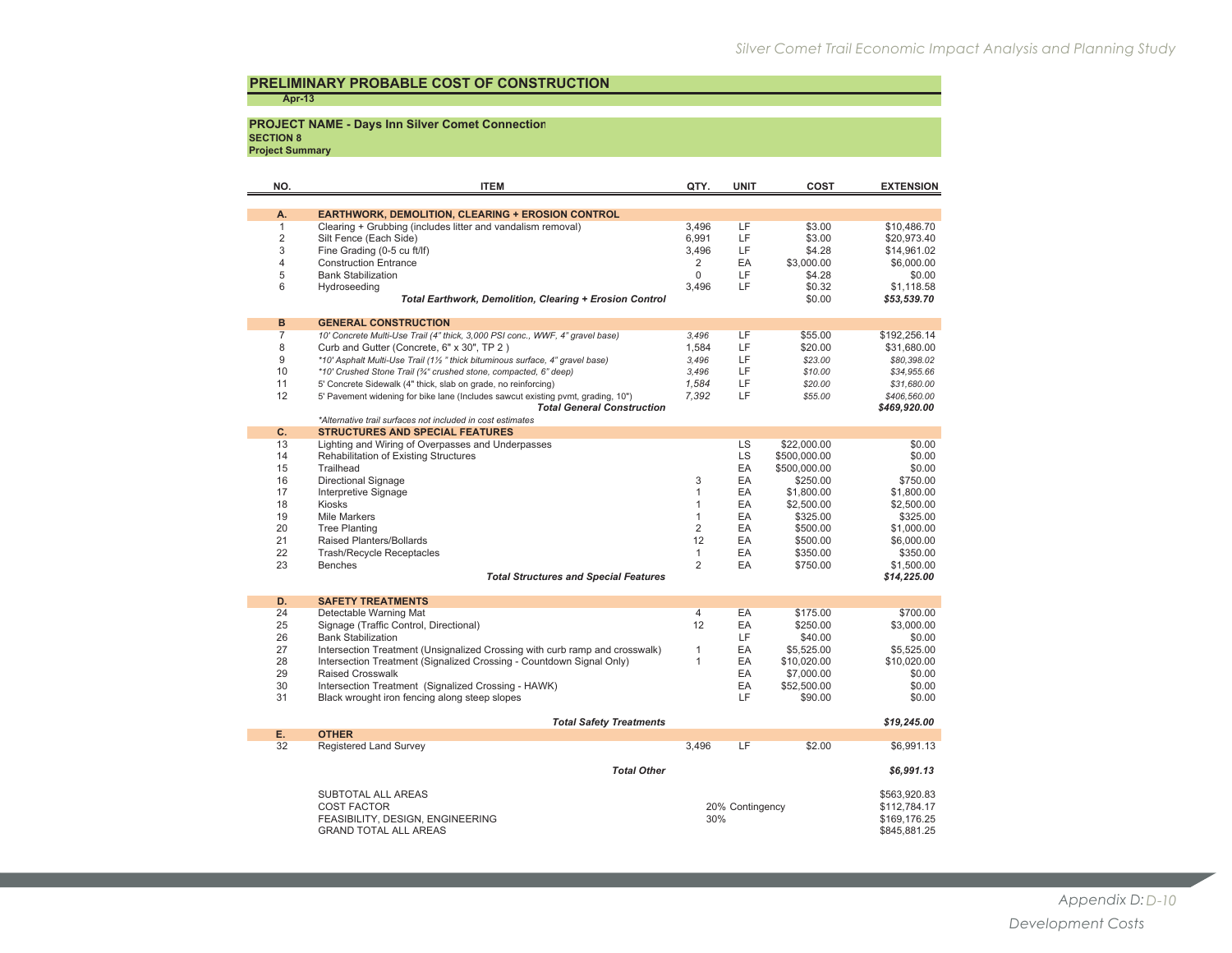**Apr-13**

# **PROJECT NAME - Dallas Town Center Silver Comet Connection**

**SECTION 9 Project Summary**

| NO.                            | <b>ITEM</b>                                                                     | QTY.           | <b>UNIT</b>     | COST             | <b>EXTENSION</b>          |
|--------------------------------|---------------------------------------------------------------------------------|----------------|-----------------|------------------|---------------------------|
|                                |                                                                                 |                |                 |                  |                           |
| A.                             | <b>EARTHWORK, DEMOLITION, CLEARING + EROSION CONTROL</b>                        |                |                 |                  |                           |
| $\mathbf{1}$<br>$\overline{2}$ | Clearing + Grubbing (includes litter and vandalism removal)                     | 4.657          | LF              | \$3.00           | \$13,969.96               |
| 3                              | Silt Fence (Each Side)<br>Fine Grading (0-5 cu ft/lf)                           | 9,313<br>4.657 | LF<br>LF        | \$3.00<br>\$4.28 | \$27,939.92               |
| 4                              | <b>Construction Entrance</b>                                                    | $\overline{2}$ | EA              | \$3,000.00       | \$19,930.47<br>\$6,000.00 |
| 5                              | <b>Bank Stabilization</b>                                                       | 400            | LF              | \$4.28           | \$1,712.00                |
| 6                              | Hydroseeding                                                                    | 4,657          | LF              | \$0.32           | \$1,490.13                |
|                                | <b>Total Earthwork, Demolition, Clearing + Erosion Control</b>                  |                |                 | \$0.00           | \$71,042.48               |
| B                              | <b>GENERAL CONSTRUCTION</b>                                                     |                |                 |                  |                           |
| $\overline{7}$                 | 10' Concrete Multi-Use Trail (4" thick, 3,000 PSI conc., WWF, 4" gravel base)   | 4,657          | LF              | \$55.00          | \$256,115.90              |
| 8                              | Curb and Gutter (Concrete, 6" x 30", TP 2)                                      |                | LF              | \$20.00          | \$0.00                    |
| 9                              | *10' Asphalt Multi-Use Trail (1½ "thick bituminous surface, 4" gravel base)     | 4,657          | LF              | \$23.00          | \$107,103.01              |
| 10                             | *10' Crushed Stone Trail (3/4" crushed stone, compacted, 6" deep)               | 4,657          | LF              | \$10.00          | \$46,566.53               |
| 11                             | 5' Concrete Sidewalk (4" thick, slab on grade, no reinforcing)                  |                | LF              | \$20.00          | \$0.00                    |
| 12                             | 5' Pavement widening for bike lane (Includes sawcut existing pvmt, grading, 10' | 9,313          | LF              | \$55.00          | \$512,231.80              |
|                                | <b>Total General Construction</b>                                               |                |                 |                  | \$512,231.80              |
|                                | *Alternative trail surfaces not included in cost estimates                      |                |                 |                  |                           |
| C.                             | <b>STRUCTURES AND SPECIAL FEATURES</b>                                          |                |                 |                  |                           |
| 13                             | Lighting and Wiring of Overpasses and Underpasses                               |                | LS              | \$22,000.00      | \$0.00                    |
| 14                             | Rehabilitation of Existing Structures                                           |                | <b>LS</b>       | \$500,000.00     | \$0.00                    |
| 15                             | Trailhead                                                                       |                | EA              | \$500,000.00     | \$0.00                    |
| 16                             | <b>Directional Signage</b>                                                      | 3              | EA              | \$250.00         | \$750.00                  |
| 17                             | Interpretive Signage                                                            | 1              | EA              | \$1,800.00       | \$1,800.00                |
| 18                             | <b>Kiosks</b>                                                                   | 1              | EA              | \$2,500.00       | \$2,500.00                |
| 19                             | <b>Mile Markers</b>                                                             | 1              | EA              | \$325.00         | \$325.00                  |
| 20                             | <b>Tree Planting</b>                                                            | $\overline{2}$ | EA              | \$500.00         | \$1,000.00                |
| 21                             | <b>Raised Planters/Bollards</b>                                                 | 24             | EA              | \$500.00         | \$12,000.00               |
| 22                             | <b>Trash/Recycle Receptacles</b>                                                | $\mathbf{1}$   | EA              | \$350.00         | \$350.00                  |
| 23                             | <b>Benches</b>                                                                  | $\overline{2}$ | EA              | \$750.00         | \$1,500.00                |
|                                | <b>Total Structures and Special Features</b>                                    |                |                 |                  | \$20,225.00               |
| D.                             | <b>SAFETY TREATMENTS</b>                                                        |                |                 |                  |                           |
| 24                             | Detectable Warning Mat                                                          | $\overline{8}$ | EA              | \$175.00         | \$1,400.00                |
| 25                             | Signage (Traffic Control)                                                       | 24             | EA              | \$250.00         | \$6,000.00                |
| 26                             | <b>Bank Stabilization</b>                                                       | 400            | LF              | \$40.00          | \$16,000.00               |
| 27                             | Intersection Treatment (Unsignalized Crossing with curb ramp and crosswalk)     | $\overline{2}$ | EA              | \$5,525.00       | \$11,050.00               |
| 28                             | Intersection Treatment (Signalized Crossing - Countdown Signal Only)            | $\overline{2}$ | EA              | \$10,020.00      | \$20,040.00               |
| 29                             | <b>Raised Crosswalk</b>                                                         |                | EA              | \$7,000.00       | \$0.00                    |
| 30                             | Intersection Treatment (Signalized Crossing - HAWK)                             |                | EA              | \$52,500.00      | \$0.00                    |
| 31                             | Black wrought iron fencing along steep slopes                                   |                | LF.             | \$90.00          | \$0.00                    |
|                                | <b>Total Safety Treatments</b>                                                  |                |                 |                  | \$54,490.00               |
| E.                             | <b>OTHER</b>                                                                    |                |                 |                  |                           |
| 32                             | Registered Land Survey                                                          | 4,657          | LF              | \$2.00           | \$9,313.31                |
|                                |                                                                                 |                |                 |                  |                           |
|                                | <b>Total Other</b>                                                              |                |                 |                  | \$9,313.31                |
|                                | SUBTOTAL ALL AREAS                                                              |                |                 |                  | \$667,302.58              |
|                                | <b>COST FACTOR</b>                                                              |                | 20% Contingency |                  | \$133,460.52              |
|                                | FEASIBILITY, DESIGN, ENGINEERING                                                | 30%            |                 |                  | \$200,190.78              |
|                                | <b>GRAND TOTAL ALL AREAS</b>                                                    |                |                 |                  | \$1,000,953.88            |
|                                |                                                                                 |                |                 |                  |                           |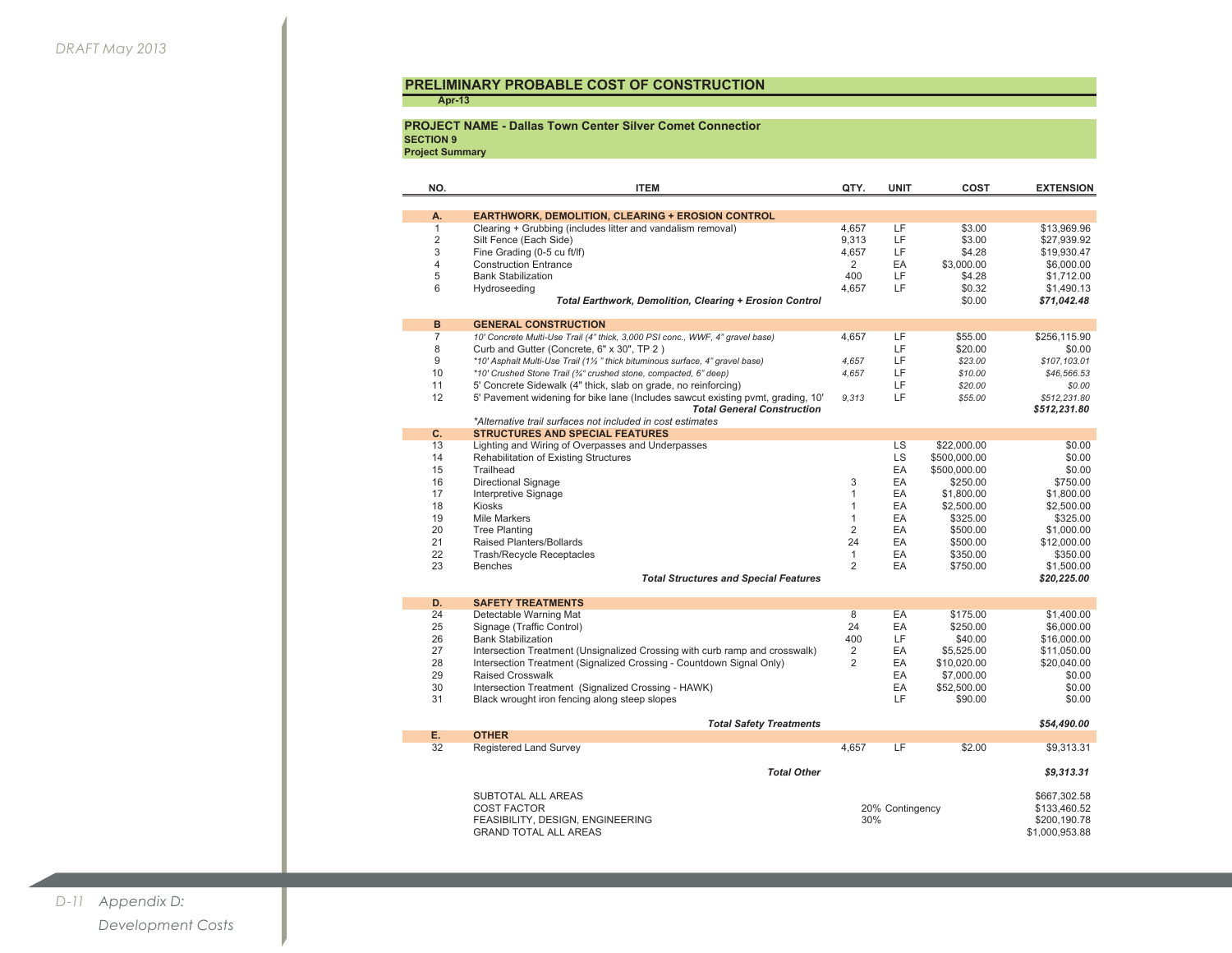SUMMARY OF PROBABLE COSTS

**Apr-13**

#### **PROJECT NAME - Campground Silver Comet Connection SECTION 10 Project Summary**

| NO.            | <b>ITEM</b>                                                                     | QTY.                           | <b>UNIT</b>     | COST                 | <b>EXTENSION</b>       |
|----------------|---------------------------------------------------------------------------------|--------------------------------|-----------------|----------------------|------------------------|
|                |                                                                                 |                                |                 |                      |                        |
| А.             | EARTHWORK, DEMOLITION, CLEARING + EROSION CONTROL                               |                                |                 |                      |                        |
| $\mathbf{1}$   | Clearing + Grubbing (includes litter and vandalism removal)                     | 4,198                          | LF              | \$3.00               | \$12,593.62            |
| $\overline{2}$ | Silt Fence (Each Side)                                                          | 8,396                          | LF              | \$3.00               | \$25,187.24            |
| 3              | Fine Grading (0-5 cu ft/lf)                                                     | 4,198                          | LF              | \$4.28               | \$17,966.90            |
| $\overline{4}$ | <b>Construction Entrance</b>                                                    | 2                              | EA              | \$3,000.00           | \$6,000.00             |
| 5              | <b>Bank Stabilization</b>                                                       | 400                            | LF              | \$4.28               | \$1,712.00             |
| 6              | Hydroseeding                                                                    | 4,198                          | LF              | \$0.32               | \$1,343.32             |
|                | <b>Total Earthwork, Demolition, Clearing + Erosion Control</b>                  |                                |                 |                      | \$64,803.08            |
| B              | <b>GENERAL CONSTRUCTION</b>                                                     |                                |                 |                      |                        |
| $\overline{7}$ | 10' Concrete Multi-Use Trail (4" thick, 3,000 PSI conc., WWF, 4" gravel base)   | 4.198                          | LF              | \$55.00              | \$230,883.04           |
| 8              | Curb and Gutter (Concrete, 6" x 30", TP 2)                                      | 4,198                          | LF              | \$20.00              | \$83,957.47            |
| 9              | *10' Asphalt Multi-Use Trail (1½ "thick bituminous surface, 4" gravel base)     | 4,198                          | LF              | \$23.00              | \$96,551.09            |
| 10             | *10' Crushed Stone Trail (3/4" crushed stone, compacted, 6" deep)               | 4,198                          | LF              | \$10.00              | \$41,978.73            |
| 11             | 5' Concrete Sidewalk (4" thick, slab on grade, no reinforcing)                  | 4,198                          | LF              | \$20.00              | \$83,957.47            |
| 12             | 5' Pavement widening for bike lane (Includes sawcut existing pvmt, grading, 10' | 8,396                          | LF              | \$55.00              | \$461,766.08           |
|                | <b>Total General Construction</b>                                               |                                |                 |                      | \$629,681.02           |
|                | *Alternative trail surfaces not included in cost estimates                      |                                |                 |                      |                        |
| C.             | <b>STRUCTURES AND SPECIAL FEATURES</b>                                          |                                |                 |                      |                        |
| 13             | Lighting and Wiring of Overpasses and Underpasses                               |                                | LS              | \$22,000.00          | \$0.00                 |
| 14             | Rehabilitation of Existing Structures                                           |                                | <b>LS</b>       | \$500,000.00         | \$0.00                 |
| 15             | Trailhead                                                                       |                                | EA              | \$500,000.00         | \$0.00                 |
| 16             | <b>Directional Signage</b>                                                      | 3                              | EA              | \$250.00             | \$750.00               |
| 17             | Interpretive Signage                                                            | $\mathbf{1}$                   | EA              | \$1,800.00           | \$1,800.00             |
| 18             | <b>Kiosks</b>                                                                   | $\mathbf{1}$                   | EA              | \$2,500.00           | \$2,500.00             |
| 19<br>20       | <b>Mile Markers</b>                                                             | $\mathbf{1}$<br>$\overline{2}$ | EA<br>EA        | \$325.00             | \$325.00               |
| 21             | <b>Tree Planting</b>                                                            | 12                             | EA              | \$500.00             | \$1,000.00             |
| 22             | Raised Planters/Bollards                                                        |                                | EA              | \$500.00             | \$6,000.00             |
| 23             | <b>Trash/Recycle Receptacles</b><br><b>Benches</b>                              | $\mathbf{1}$<br>$\overline{2}$ | EA              | \$350.00<br>\$750.00 | \$350.00<br>\$1,500.00 |
|                | <b>Total Structures and Special Features</b>                                    |                                |                 |                      | \$14,225.00            |
|                |                                                                                 |                                |                 |                      |                        |
| D.             | <b>SAFETY TREATMENTS</b>                                                        |                                |                 |                      |                        |
| 24             | Detectable Warning Mat                                                          | $\overline{4}$                 | EA              | \$175.00             | \$700.00               |
| 25             | Signage (Traffic Control, Directional)                                          | 12                             | EA              | \$250.00             | \$3,000.00             |
| 26             | <b>Bank Stabilization</b>                                                       | 400                            | LF              | \$40.00              | \$16,000.00            |
| 27             | Intersection Treatment (Unsignalized Crossing with curb ramp and crosswalk)     | 2                              | EA              | \$5,525.00           | \$11,050.00            |
| 28             | Intersection Treatment (Signalized Crossing - Countdown Signal Only)            |                                | EA              | \$10,020.00          | \$0.00                 |
| 29             | <b>Raised Crosswalk</b>                                                         |                                | EA              | \$7,000.00           | \$0.00                 |
| 30             | Intersection Treatment (Signalized Crossing - HAWK)                             |                                | EA              | \$52,500.00          | \$0.00                 |
| 31             | Black wrought iron fencing along steep slopes                                   |                                | LF              | \$90.00              | \$0.00                 |
|                | <b>Total Safety Treatments</b>                                                  |                                |                 |                      | \$30,750.00            |
| E.             | <b>OTHER</b>                                                                    |                                |                 |                      |                        |
| 32             | Registered Land Survey                                                          | 4,198                          | LF              | \$2.00               | \$8,395.75             |
|                | <b>Total Other</b>                                                              |                                |                 |                      | \$8,395.75             |
|                | SUBTOTAL ALL AREAS                                                              |                                |                 |                      | \$747,854.84           |
|                | <b>COST FACTOR</b>                                                              |                                | 20% Contingency |                      | \$149,570.97           |
|                | FEASIBILITY, DESIGN, ENGINEERING                                                | 30%                            |                 |                      | \$224,356.45           |
|                | <b>GRAND TOTAL ALL AREAS</b>                                                    |                                |                 |                      | \$1,121,782.27         |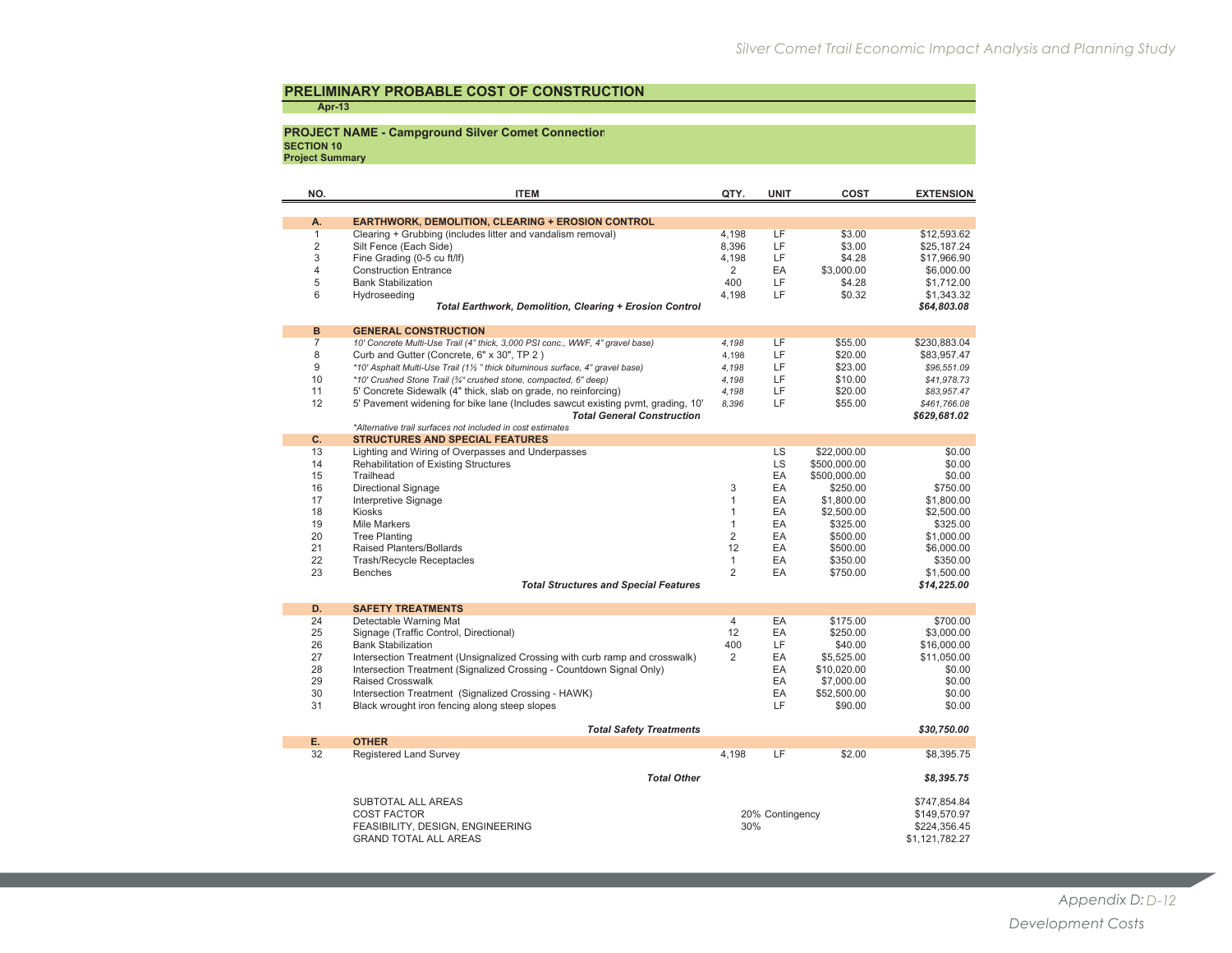**Apr-13**

**PROJECT NAME - Aragon Silver Comet Connection**

**SECTION 11 Project Summary**

| NO.                                                                   | <b>ITEM</b>                                                                                                                                                                                                                                                                                                                                                                        | QTY.                                                                     | <b>UNIT</b>                                                    | COST                                                                                                                                            | <b>EXTENSION</b>                                                                                                                                           |
|-----------------------------------------------------------------------|------------------------------------------------------------------------------------------------------------------------------------------------------------------------------------------------------------------------------------------------------------------------------------------------------------------------------------------------------------------------------------|--------------------------------------------------------------------------|----------------------------------------------------------------|-------------------------------------------------------------------------------------------------------------------------------------------------|------------------------------------------------------------------------------------------------------------------------------------------------------------|
|                                                                       |                                                                                                                                                                                                                                                                                                                                                                                    |                                                                          |                                                                |                                                                                                                                                 |                                                                                                                                                            |
| A.<br>$\mathbf{1}$<br>$\overline{2}$<br>3<br>$\overline{4}$<br>5<br>6 | EARTHWORK, DEMOLITION, CLEARING + EROSION CONTROL<br>Clearing + Grubbing (includes litter and vandalism removal)<br>Silt Fence (Each Side)<br>Fine Grading (0-5 cu ft/lf)<br><b>Construction Entrance</b><br><b>Bank Stabilization</b><br>Hydroseeding<br><b>Total Earthwork, Demolition, Clearing + Erosion Control</b>                                                           | 13,200<br>26.400<br>13,200<br>$\overline{4}$<br>800<br>13,200            | LF<br>LF<br>LF<br>EA<br>LF<br>LF                               | \$3.00<br>\$3.00<br>\$4.28<br>\$3,000.00<br>\$4.28<br>\$0.32<br>\$0.00                                                                          | \$39,599.38<br>\$79,198.77<br>\$56,495.12<br>\$12,000.00<br>\$3,424.00<br>\$4,223.93<br>\$194,941.20                                                       |
| B                                                                     | <b>GENERAL CONSTRUCTION</b>                                                                                                                                                                                                                                                                                                                                                        |                                                                          |                                                                |                                                                                                                                                 |                                                                                                                                                            |
| $\overline{7}$<br>8<br>9<br>10                                        | 10' Concrete Multi-Use Trail (4" thick, 3,000 PSI conc., WWF, 4" gravel base)<br>Curb and Gutter (Concrete, 6" x 30", TP 2)<br>*10' Asphalt Multi-Use Trail (1½ "thick bituminous surface, 4" gravel base)<br>*10' Crushed Stone Trail (3/4" crushed stone, compacted, 6" deep)<br>*Alternative trail surfaces not included in cost estimates<br><b>Total General Construction</b> | 13,200<br>200<br>13,200<br>13,200                                        | LF<br>LF<br>LF<br>LF                                           | \$55.00<br>\$20.00<br>\$23.00<br>\$10.00                                                                                                        | \$725,988.68<br>\$4,000.00<br>\$303,595.27<br>\$131,997.94<br>\$729,988.68                                                                                 |
|                                                                       |                                                                                                                                                                                                                                                                                                                                                                                    |                                                                          |                                                                |                                                                                                                                                 |                                                                                                                                                            |
| C.                                                                    | <b>STRUCTURES AND SPECIAL FEATURES</b>                                                                                                                                                                                                                                                                                                                                             |                                                                          |                                                                |                                                                                                                                                 |                                                                                                                                                            |
| 13<br>14<br>15<br>16<br>17<br>18<br>19<br>20<br>21<br>22<br>23<br>D.  | Lighting and Wiring of Overpasses and Underpasses<br>Rehabilitation of Existing Structures<br>Trailhead<br>Directional Signage<br>Interpretive Signage<br>Kiosks<br>Mile Markers<br><b>Tree Planting</b><br>Raised Planters/Bollards<br><b>Trash/Recycle Receptacles</b><br><b>Benches</b><br><b>Total Structures and Special Features</b><br><b>SAFETY TREATMENTS</b>             | 0<br>$\mathbf{1}$<br>3<br>2<br>3<br>2<br>14<br>12<br>2<br>$\overline{4}$ | LS<br>LS<br>EA<br>EA<br>EA<br>EA<br>EA<br>EA<br>EA<br>EA<br>EA | \$22,000.00<br>\$500,000.00<br>\$500,000.00<br>\$250.00<br>\$1,800.00<br>\$2,500.00<br>\$325.00<br>\$500.00<br>\$500.00<br>\$350.00<br>\$750.00 | \$0.00<br>\$0.00<br>\$500,000.00<br>\$750.00<br>\$3,600.00<br>\$7,500.00<br>\$650.00<br>\$7,000.00<br>\$6,000.00<br>\$700.00<br>\$3,000.00<br>\$529,200.00 |
| 24<br>25<br>26<br>27<br>28<br>29<br>30<br>31                          | Detectable Warning Mat<br>Signage (Traffic Control)<br><b>Bank Stabilization</b><br>Intersection Treatment (Unsignalized Crossing with curb ramp and crosswalk)<br>Intersection Treatment (Signalized Crossing - Countdown Signal Only)<br><b>Raised Crosswalk</b><br>Intersection Treatment (Signalized Crossing - HAWK)<br>Black wrought iron fencing along steep slopes         | $\overline{4}$<br>12<br>800<br>$\mathbf{1}$<br>$\mathbf{1}$              | EA<br>EA<br>LF<br>EA<br>EA<br>EA<br>EA<br>LF                   | \$175.00<br>\$250.00<br>\$40.00<br>\$5,525.00<br>\$10,020.00<br>\$7,000.00<br>\$52,500.00<br>\$90.00                                            | \$700.00<br>\$3,000.00<br>\$32,000.00<br>\$5,525.00<br>\$10,020.00<br>\$0.00<br>\$0.00<br>\$0.00                                                           |
| E.                                                                    | <b>Total Safety Treatments</b><br><b>OTHER</b>                                                                                                                                                                                                                                                                                                                                     |                                                                          |                                                                |                                                                                                                                                 | \$51,245.00                                                                                                                                                |
| 32                                                                    | Registered Land Survey                                                                                                                                                                                                                                                                                                                                                             | 13,200                                                                   | LF                                                             | \$2.00                                                                                                                                          | \$26,399.59                                                                                                                                                |
|                                                                       | <b>Total Other</b>                                                                                                                                                                                                                                                                                                                                                                 |                                                                          |                                                                |                                                                                                                                                 | \$26,399.59                                                                                                                                                |
|                                                                       | SUBTOTAL ALL AREAS<br><b>COST FACTOR</b><br>FEASIBILITY, DESIGN, ENGINEERING<br><b>GRAND TOTAL ALL AREAS</b>                                                                                                                                                                                                                                                                       | 30%                                                                      | 20% Contingency                                                |                                                                                                                                                 | \$1,531,774.47<br>\$306,354.89<br>\$459,532.34<br>\$2,297,661.71                                                                                           |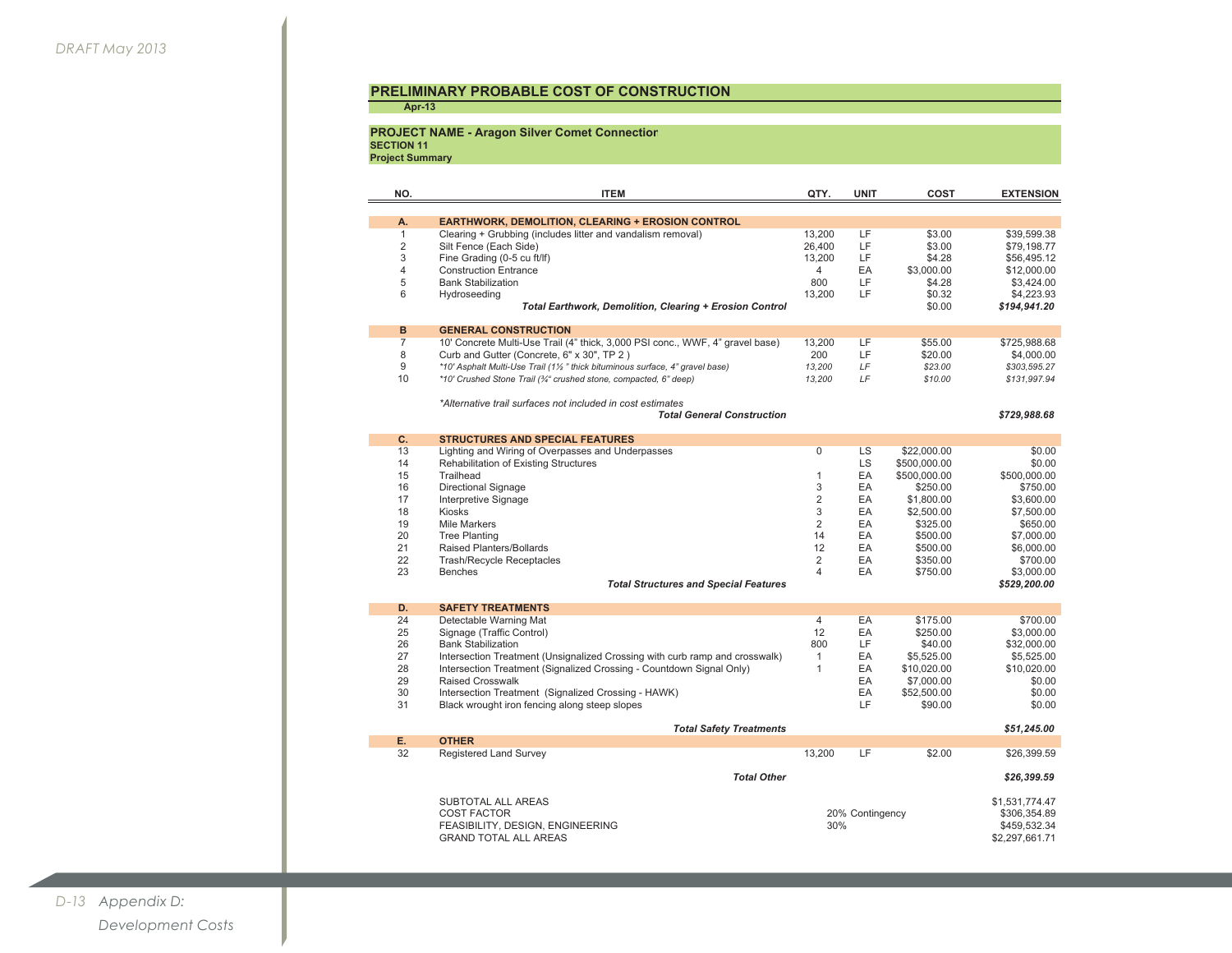SUMMARY OF PROBABLE COSTS

**Apr-13**

#### **PROJECT NAME - Rome Silver Comet Connection SECTION 12 Project Summary**

| NO.                 | <b>ITEM</b>                                                                                                                                         | QTY.            | <b>UNIT</b>     | COST                      | <b>EXTENSION</b>              |
|---------------------|-----------------------------------------------------------------------------------------------------------------------------------------------------|-----------------|-----------------|---------------------------|-------------------------------|
|                     |                                                                                                                                                     |                 |                 |                           |                               |
| А.                  | EARTHWORK, DEMOLITION, CLEARING + EROSION CONTROL                                                                                                   |                 |                 |                           |                               |
| $\overline{1}$      | Clearing + Grubbing (includes litter and vandalism removal)                                                                                         | 90,665          | LF              | \$3.00                    | \$271,995.80                  |
| 2                   | Silt Fence (Each Side)                                                                                                                              | 181,331         | LF              | \$3.00                    | \$543,991.61                  |
| 3                   | Fine Grading (0-5 cu ft/lf)                                                                                                                         | 90,665          | LF              | \$4.28                    | \$388,047.35                  |
| 4                   | <b>Construction Entrance</b>                                                                                                                        | 34              | EA              | \$3,000.00                | \$102,000.00                  |
| 5<br>6              | <b>Bank Stabilization</b>                                                                                                                           | 6.400<br>90.665 | LF<br>LF        | \$4.28<br>\$0.32          | \$27,392.00                   |
|                     | Hydroseeding<br><b>Total Earthwork, Demolition, Clearing + Erosion Control</b>                                                                      |                 |                 | \$0.00                    | \$29,012.89<br>\$1,362,439.64 |
|                     |                                                                                                                                                     |                 |                 |                           |                               |
| B<br>$\overline{7}$ | <b>GENERAL CONSTRUCTION</b><br>10' Concrete Multi-Use Trail (4" thick, 3,000 PSI conc., WWF, 4" gravel base)                                        | 90,665          | LF              | \$55.00                   |                               |
| 8                   | Curb and Gutter (Concrete, 6" x 30", TP 2)                                                                                                          | 1,500           | LF              | \$20.00                   | \$4,986,589.72                |
| 9                   | *10' Asphalt Multi-Use Trail (1½ "thick bituminous surface, 4" gravel base)                                                                         | 90,665          | LF              | \$23.00                   | \$30,000.00<br>\$2,085,301.16 |
| 10                  | *10' Crushed Stone Trail (3/4" crushed stone, compacted, 6" deep)                                                                                   | 90,665          | LF              | \$10.00                   | \$906,652.68                  |
|                     |                                                                                                                                                     |                 |                 |                           |                               |
|                     | *Alternative trail surfaces not included in cost estimates                                                                                          |                 |                 |                           |                               |
|                     | <b>Total General Construction</b>                                                                                                                   |                 |                 |                           | \$5,016,589.72                |
| C.                  | <b>STRUCTURES AND SPECIAL FEATURES</b>                                                                                                              |                 |                 |                           |                               |
| 13                  | Lighting and Wiring of Overpasses and Underpasses                                                                                                   |                 | <b>LS</b>       | \$22,000.00               | \$0.00                        |
| 14                  | Rehabilitation of Existing Structures                                                                                                               |                 | <b>LS</b>       | \$500,000.00              | \$0.00                        |
| 15                  | Trailhead                                                                                                                                           | 3               | EA              | \$500,000.00              | \$1,500,000.00                |
| 16                  | Directional Signage                                                                                                                                 | 3               | EA              | \$250.00                  | \$750.00                      |
| 17                  | Interpretive Signage                                                                                                                                | 17              | EA              | \$1,800.00                | \$30,600.00                   |
| 18                  | Kiosks                                                                                                                                              | 3               | EA              | \$2,500.00                | \$7,500.00                    |
| 19                  | <b>Mile Markers</b>                                                                                                                                 | 17              | EA              | \$325.00                  | \$5,525.00                    |
| 20                  | <b>Tree Planting</b>                                                                                                                                | 64              | EA              | \$500.00                  | \$32,000.00                   |
| 21                  | <b>Raised Planters/Bollards</b>                                                                                                                     | 90              | EA              | \$500.00                  | \$45,000.00                   |
| 22                  | <b>Trash/Recycle Receptacles</b>                                                                                                                    | 17              | EA              | \$350.00                  | \$5,950.00                    |
| 23                  | <b>Benches</b><br><b>Total Structures and Special Features</b>                                                                                      | 34              | EA              | \$750.00                  | \$25,500.00<br>\$1,652,825.00 |
|                     |                                                                                                                                                     |                 |                 |                           |                               |
| D.                  | <b>SAFETY TREATMENTS</b>                                                                                                                            |                 |                 |                           |                               |
| 24                  | Detectable Warning Mat                                                                                                                              | 30              | EA              | \$175.00                  | \$5,250.00                    |
| 25                  | Signage (Traffic Control)                                                                                                                           | 90              | EA              | \$250.00                  | \$22,500.00                   |
| 26                  | <b>Bank Stabilization</b>                                                                                                                           | 6,400           | LF              | \$40.00                   | \$256,000.00                  |
| 27<br>28            | Intersection Treatment (Unsignalized Crossing with curb ramp and crosswalk)<br>Intersection Treatment (Signalized Crossing - Countdown Signal Only) | 12<br>3         | EA<br>EA        | \$5,525.00<br>\$10,020.00 | \$66,300.00<br>\$30,060.00    |
| 29                  | <b>Raised Crosswalk</b>                                                                                                                             |                 | EA              | \$7,000.00                | \$0.00                        |
| 30                  | Intersection Treatment (Signalized Crossing - HAWK)                                                                                                 |                 | EA              | \$52,500.00               | \$0.00                        |
| 31                  | Black wrought iron fencing along steep slopes                                                                                                       |                 | LF              | \$90.00                   | \$0.00                        |
|                     |                                                                                                                                                     |                 |                 |                           |                               |
| E.                  | <b>Total Safety Treatments</b><br><b>OTHER</b>                                                                                                      |                 |                 |                           | \$380,110.00                  |
| 32                  | Registered Land Survey                                                                                                                              | 90,665          | LF              | \$2.00                    | \$181,330.54                  |
|                     |                                                                                                                                                     |                 |                 |                           |                               |
|                     | <b>Total Other</b>                                                                                                                                  |                 |                 |                           | \$181,330.54                  |
|                     | SUBTOTAL ALL AREAS                                                                                                                                  |                 |                 |                           | \$8,593,294.90                |
|                     | <b>COST FACTOR</b>                                                                                                                                  |                 | 20% Contingency |                           | \$1,718,658.98                |
|                     | FEASIBILITY, DESIGN, ENGINEERING                                                                                                                    | 30%             |                 |                           | \$2,577,988.47                |
|                     | <b>GRAND TOTAL ALL AREAS</b>                                                                                                                        |                 |                 |                           | \$12,889,942.35               |